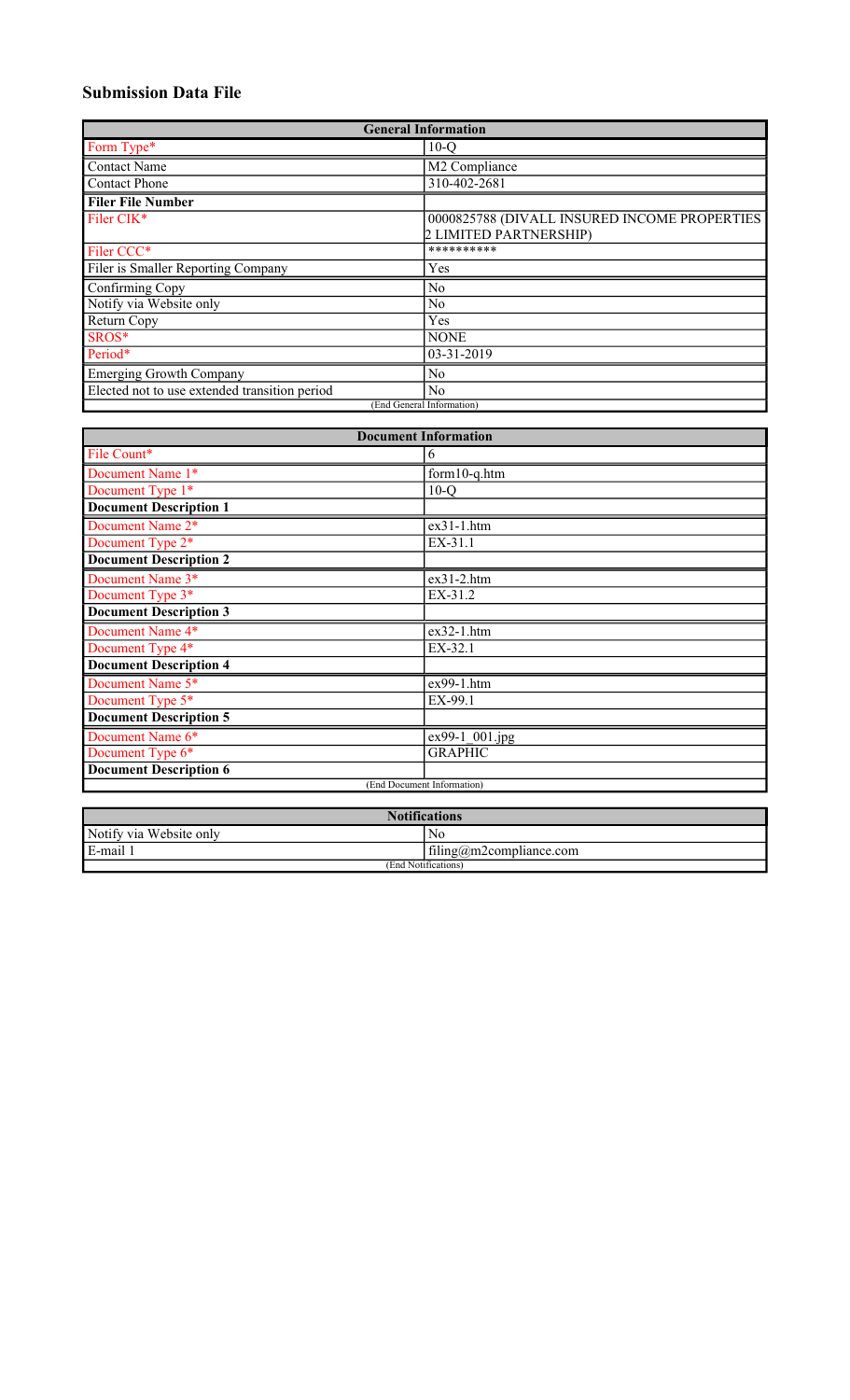# **UNITED STATES**

**SECURITIES AND EXCHANGE COMMISSION**

**WASHINGTON, D.C. 20549**

# **FORM 10-Q**

*(Mark One)*

[X] QUARTERLY REPORT PURSUANT TO SECTION 13 OR 15(d) OF THE SECURITIES EXCHANGE ACT OF 1934

For the quarterly period ended March 31, 2019

OR

[ ] TRANSITION REPORT PURSUANT TO SECTION 13 OR 15(d) OF THE SECURITIES EXCHANGE ACT OF 1934

For the transition period from to  $\sim$ 

Commission file number **0-17686**

# **DIVALL INSURED INCOME PROPERTIES 2 LIMITED PARTNERSHIP**

*(Exact name of registrant as specified in its charter)*

*(State or other jurisdiction of incorporation or organization)*

**Wisconsin 39-1606834** *(I.R.S. Employer Identification No.)*

> 1100 Main Street, Suite 1830, Kansas City, Missouri 64105 *(Address of principal executive offices, including zip code)*

> > (816) 421-7444

*(Registrant's telephone number, including area code)*

Securities registered pursuant to Section 12(b) of the Securities Exchange Act of 1934:

Title of each class Trading Symbol(s) None  $N/A$  N/A  $N/A$ 

Name of each exchange on which registered

Indicate by check mark whether the registrant (1) has filed all reports required to be filed by Section 13 or 15(d) of the Securities Exchange Act of 1934 during the preceding 12 months (or such shorter period that the registrant was required to file such reports), and (2) has been subject to such filing requirements for the past 90 days. Yes [X] No [ ]

Indicate by check mark whether the registrant has submitted electronically every Interactive Data File required to be submitted pursuant to Rule 405 of Regulation S-T (§232.405 of this chapter) during the preceding 12 months (or for such shorter period that the registrant was required to submit such files). Yes [X] No [ ]

Indicate by check mark whether the registrant is a large accelerated filer, an accelerated filer, a non-accelerated filer, a smaller reporting company, or an emerging growth company. See the definitions of "large accelerated filer", "accelerated filer", "smaller reporting company" and "emerging growth company" in Rule 12b-2 of the Exchange Act.

Large accelerated filer [ ] Accelerated filer [ ] Non-accelerated filer [ ] Smaller Reporting Company [X] Emerging growth company  $\lceil$   $\rceil$ 

If an emerging growth company, indicate by check mark if the registrant has elected not to use the extended transition period for complying with any new or revised financial accounting standards provided pursuant to Section 13(a) of the Exchange Act. [ ]

Indicate by check mark whether the registrant is a shell company (as defined in Rule 12b-2 of the Exchange Act). Yes [ ] No

 $[X]$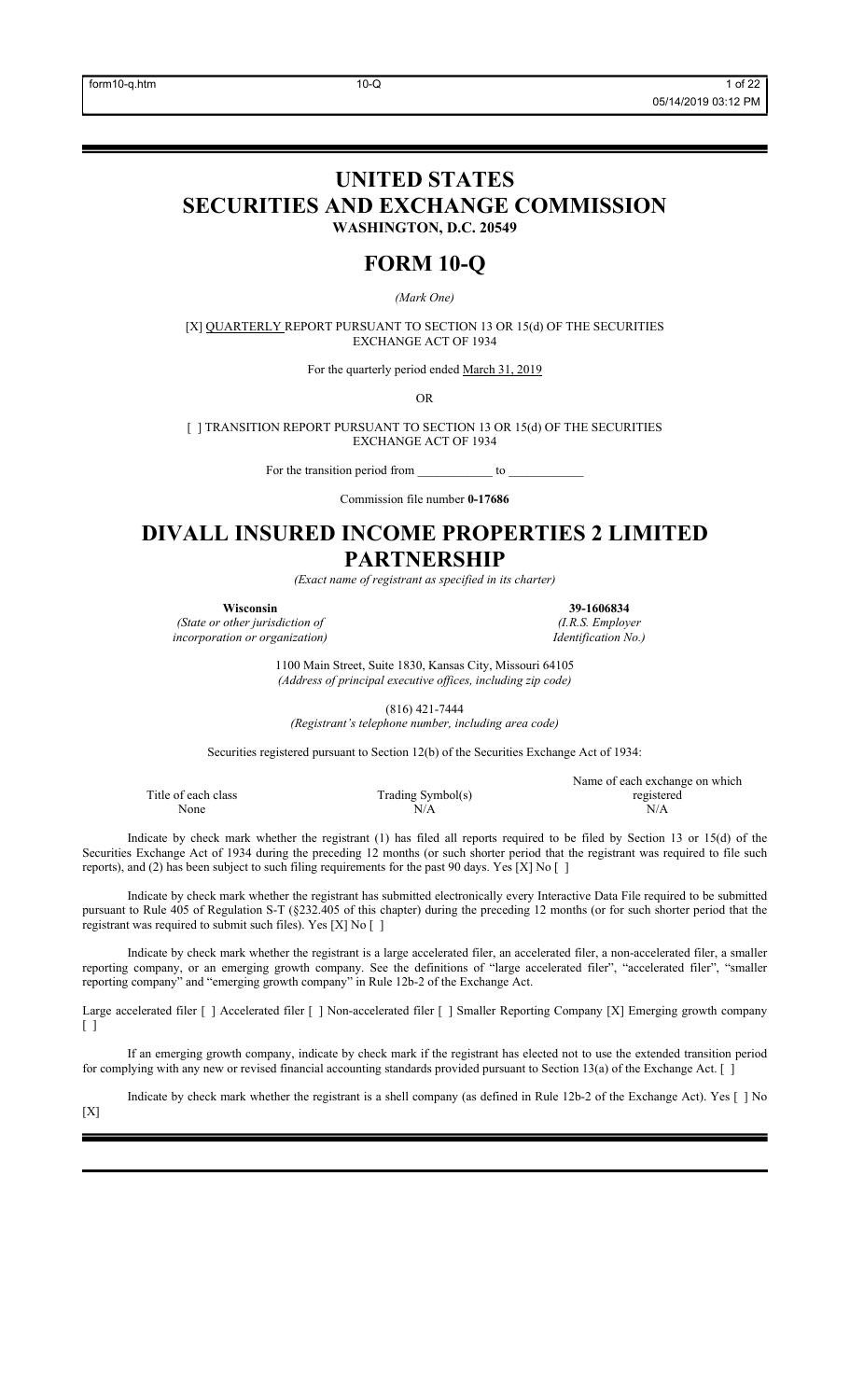# TABLE OF CONTENTS

#### DIVALL INSURED INCOME PROPERTIES 2 LIMITED PARTNERSHIP FORM 10-Q FOR THE PERIOD ENDED MARCH 31, 2019

|                                                                                                      | Page           |
|------------------------------------------------------------------------------------------------------|----------------|
| <b>PART I. Financial Information</b>                                                                 |                |
| Item 1. Financial Statements                                                                         | $\overline{3}$ |
| <u>Item 2. Management's Discussion and Analysis of Financial Condition and Results of Operations</u> | 15             |
| Item 3. Quantitative and Qualitative Disclosure About Market Risk                                    | 19             |
| Item 4. Controls and Procedures                                                                      | 19             |
| <b>PART II. Other Information</b>                                                                    |                |
| Item 1. Legal Proceedings                                                                            | 20             |
| Item 1A. Risk Factors                                                                                | 20             |
| Item 2. Unregistered Sale of Equity Securities and Use of Proceeds                                   | 20             |
| Item 3. Defaults Upon Senior Securities                                                              | 20             |
| Item 4. Mine Safety Disclosures                                                                      | 20             |
| Item 5. Other Information                                                                            | 20             |
| Item 6. Exhibits                                                                                     | 20             |
| Signatures                                                                                           | 21             |
| $\overline{2}$                                                                                       |                |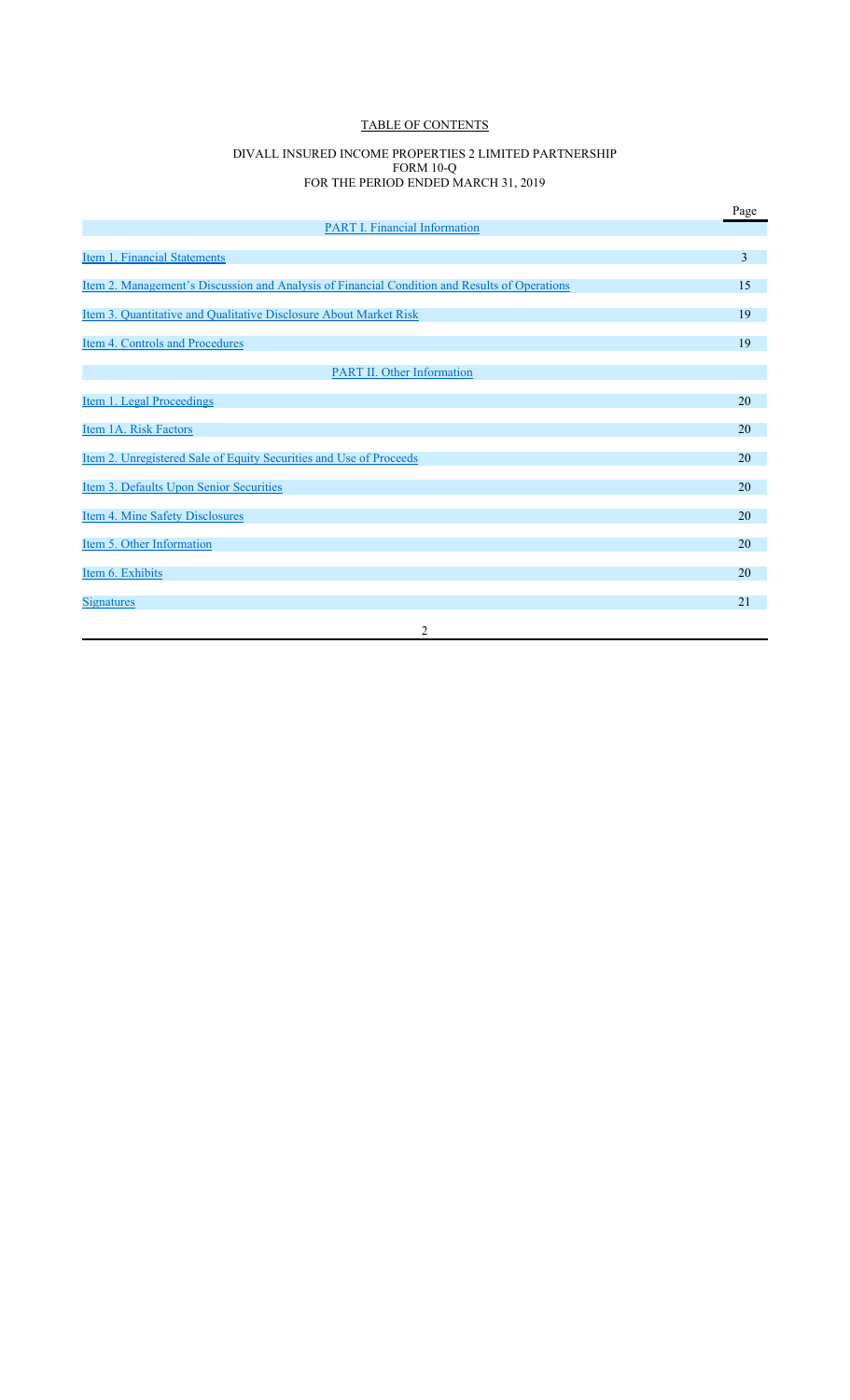### **PART I - FINANCIAL INFORMATION Item 1. Financial Statements**

### **DIVALL INSURED INCOME PROPERTIES 2 LIMITED PARTNERSHIP**

# **CONDENSED BALANCE SHEETS**

### **March 31, 2019 and December 31, 2018**

### **ASSETS**

|                                             | March 31, 2019 |             | December 31,2018 |             |  |
|---------------------------------------------|----------------|-------------|------------------|-------------|--|
|                                             |                | (unaudited) |                  |             |  |
| <b>INVESTMENT PROPERTIES: (Note 2)</b>      |                |             |                  |             |  |
|                                             |                |             |                  |             |  |
| Land                                        | \$             | 2,794,122   | \$               | 2,794,122   |  |
| <b>Buildings</b>                            |                | 4,017,412   |                  | 4,017,412   |  |
| Accumulated depreciation                    |                | (3,807,000) |                  | (3,776,718) |  |
|                                             |                |             |                  |             |  |
| Net investment properties                   | <sup>\$</sup>  | 3,004,534   | \$               | 3,034,816   |  |
| <b>OTHER ASSETS:</b>                        |                |             |                  |             |  |
| Cash                                        | \$             | 156,075     | $\mathcal{S}$    | 99,360      |  |
| Cash held in Indemnification Trust (Note 8) |                | 470,060     |                  | 464,710     |  |
| Security deposits escrow                    |                | 69,353      |                  | 74,681      |  |
| Rents and other receivables                 |                |             |                  | 533,344     |  |
| Deferred tenant award proceeds escrow       |                | 58,629      |                  | 64,041      |  |
| Prepaid insurance                           |                | 3,420       |                  | 5,133       |  |
| Due from Wendgusta LLC                      |                | 1,812       |                  |             |  |
| Utility deposit                             |                |             |                  | 6,530       |  |
| Deferred charges, net                       |                | 199,855     |                  | 186,517     |  |
| Total other assets                          |                | 959,204     | \$               | 1,434,316   |  |
|                                             |                |             |                  |             |  |
| Total assets                                | \$             | 3,963,738   | \$               | 4,469,132   |  |

The accompanying notes are an integral part of these unaudited condensed financial statements.

# 3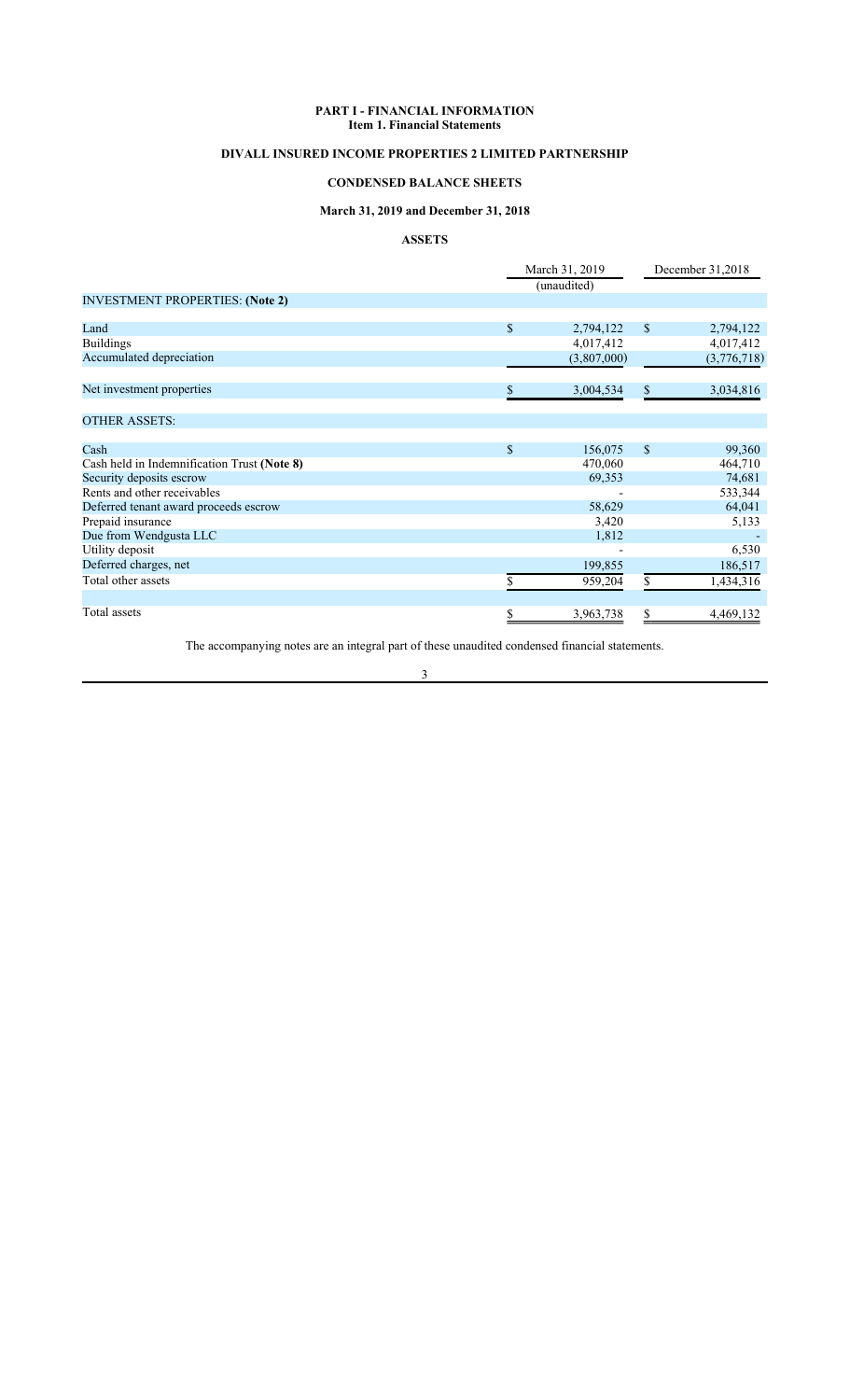### **CONDENSED BALANCE SHEETS**

### **March 31, 2019 and December 31, 2018**

### **LIABILITIES AND PARTNERS' CAPITAL**

|                                                                                              |               | March 31, 2019<br>(unaudited) | December 31, 2018 |                |  |
|----------------------------------------------------------------------------------------------|---------------|-------------------------------|-------------------|----------------|--|
| <b>CURRENT LIABILITIES:</b>                                                                  |               |                               |                   |                |  |
| Accounts payable and accrued expenses                                                        | $\mathcal{S}$ | 42,121                        | $\mathcal{S}$     | 33,573         |  |
| Due to General Partner (Note 5)                                                              |               |                               |                   | 998            |  |
| Deferred rent                                                                                |               | 56,696                        |                   | 62,183         |  |
| Security deposits                                                                            |               | 69,340                        |                   | 74,340         |  |
| Total current liabilities                                                                    | S             | 168,157                       | \$                | 171,094        |  |
| CONTINGENCIES AND COMMITMENTS (Notes 7 and 8)                                                |               |                               |                   |                |  |
| PARTNERS' CAPITAL: (Notes 1 and 3)                                                           |               |                               |                   |                |  |
| General Partner -                                                                            |               |                               |                   |                |  |
| Cumulative net income (retained earnings)                                                    | \$            | 368,916                       | \$                | 368,941        |  |
| Cumulative cash distributions                                                                |               | (152,900)                     |                   | (152,900)      |  |
|                                                                                              | \$            | 216,016                       | \$                | 216,041        |  |
| Limited Partners (46,280.3 interests outstanding at March 31, 2019 and<br>December 31, 2018) |               |                               |                   |                |  |
| Capital contributions                                                                        | $\mathbf S$   | 46,280,300                    | $\mathbf S$       | 46,280,300     |  |
| <b>Offering Costs</b>                                                                        |               | (6,921,832)                   |                   | (6,921,832)    |  |
| Cumulative net income (retained earnings)                                                    |               | 42,888,594                    |                   | 42,891,026     |  |
| Cumulative cash distributions                                                                |               | (77, 827, 268)                |                   | (77, 327, 268) |  |
|                                                                                              | \$            | 4,419,794                     | \$                | 4,922,226      |  |
| Former General Partner -                                                                     |               |                               |                   |                |  |
| Cumulative net income (retained earnings)                                                    | \$            | 707,513                       | $\mathbf S$       | 707,513        |  |
| Cumulative cash distributions                                                                |               | (1, 547, 742)                 |                   | (1, 547, 742)  |  |
|                                                                                              | S             | (840, 229)                    | \$                | (840, 229)     |  |
| Total partners' capital                                                                      | \$            | 3,795,581                     | \$                | 4,298,038      |  |
| Total liabilities and partners' capital                                                      | \$            | 3,963,738                     | \$                | 4,469,132      |  |
|                                                                                              |               |                               |                   |                |  |

The accompanying notes are an integral part of these unaudited condensed financial statements.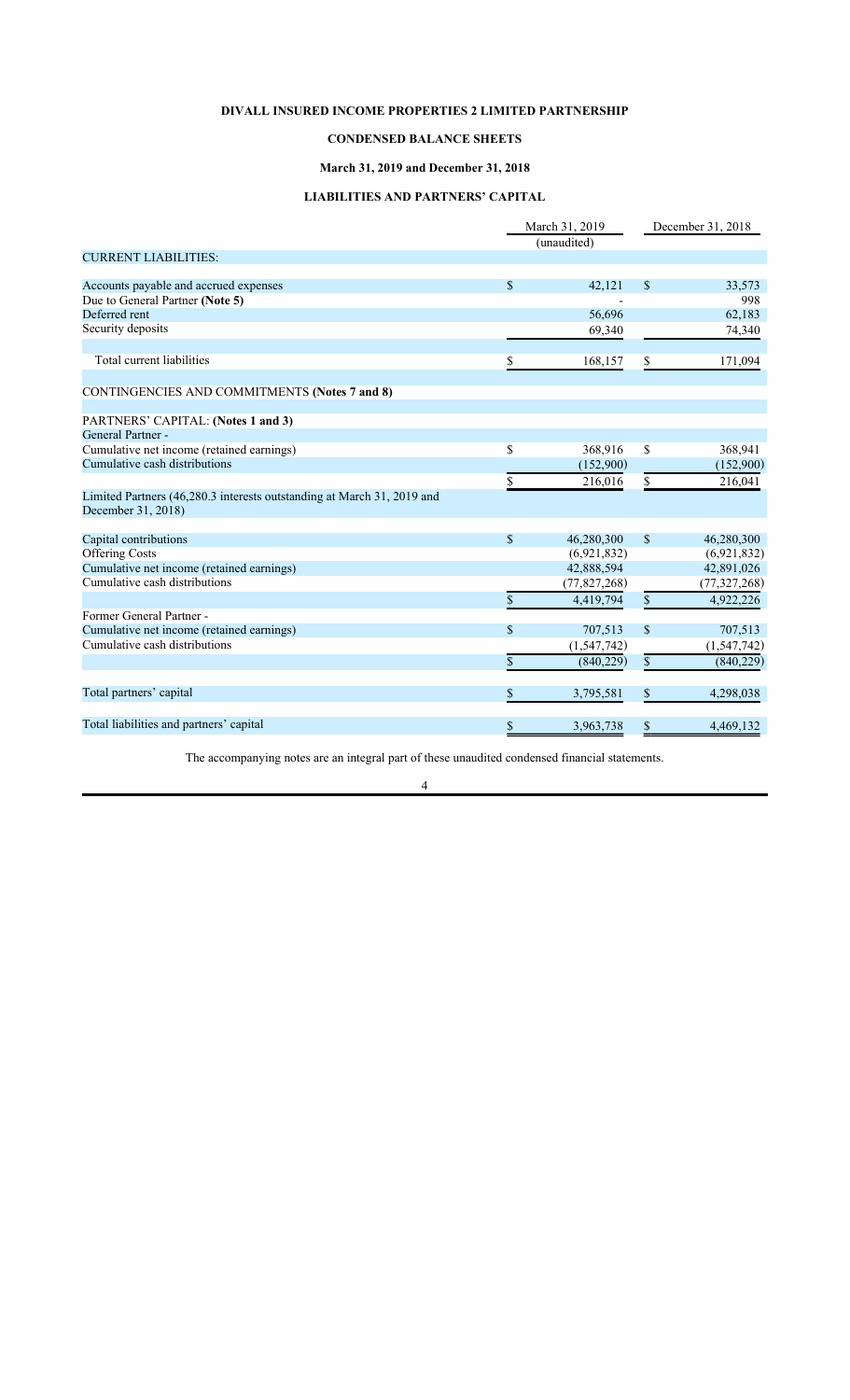# **CONDENSED STATEMENTS OF INCOME (LOSS)**

# **For the Three Month Periods Ended March 31, 2019 and 2018**

|                                            | March 31, 2019     |             | March 31, 2018 |             |  |
|--------------------------------------------|--------------------|-------------|----------------|-------------|--|
|                                            |                    | (unaudited) |                | (unaudited) |  |
| <b>OPERATING REVENUES:</b>                 |                    |             |                |             |  |
| Rental income (Note 4)                     | \$                 | 205,095     | \$             | 220,095     |  |
| TOTAL OPERATING REVENUES                   | \$                 | 205,095     | \$             | 220,095     |  |
| <b>EXPENSES:</b>                           |                    |             |                |             |  |
| Partnership management fees (Note 5)       | $\mathbb{S}$       | 69,670      | $\mathcal{S}$  | 68,148      |  |
| Insurance                                  |                    | 1,465       |                | 1,465       |  |
| General and administrative                 |                    | 12,703      |                | 21,088      |  |
| Advisory Board fees and expenses           |                    | 2,125       |                | 2,625       |  |
| Professional services                      |                    | 95,893      |                | 144,875     |  |
| Other property expenses                    |                    | (88)        |                |             |  |
| Depreciation                               |                    | 30,283      |                | 31,035      |  |
| Amortization                               |                    | 6,019       |                | 6,019       |  |
| <b>TOTAL OPERATING EXPENSES</b>            | $\mathcal{S}$      | 218,070     | \$             | 275,255     |  |
| <b>OTHER INCOME</b>                        |                    |             |                |             |  |
| Other miscellaneous income                 | $\mathcal{S}$      | 5,000       | $\mathcal{S}$  |             |  |
| Other interest income                      |                    | 5,518       |                | 2,997       |  |
| <b>TOTAL OTHER INCOME</b>                  | \$                 | 10,518      | $\mathcal{S}$  | 2,997       |  |
| <b>LOSS FROM CONTINUING OPERATIONS</b>     |                    | (2, 457)    |                | (52, 163)   |  |
| LOSS FROM DISCONTINUED OPERATIONS (Note 2) |                    |             |                | (3,569)     |  |
| <b>NET LOSS</b>                            | \$                 | (2, 457)    | \$             | (55, 732)   |  |
| NET LOSS - GENERAL PARTNER                 |                    |             |                |             |  |
| <b>NET LOSS - LIMITED PARTNERS</b>         |                    | (25)        |                | (557)       |  |
|                                            |                    | (2, 432)    | \$             | (55, 175)   |  |
| PER LIMITED PARTNERSHIP INTEREST,          |                    |             |                |             |  |
| Based on 46,280.3 interests outstanding:   |                    |             |                |             |  |
| <b>LOSS FROM CONTINUING OPERATIONS</b>     | $\mathbf{\hat{S}}$ | (0.05)      | \$             | (1.12)      |  |
| <b>LOSS FROM DISCONTINUED OPERATIONS</b>   |                    |             |                | (0.07)      |  |
| NET LOSS PER LIMITED PARTNERSHIP INTEREST  | \$                 | (0.05)      | $\mathbb{S}$   | (1.19)      |  |

The accompanying notes are an integral part of these unaudited condensed financial statements.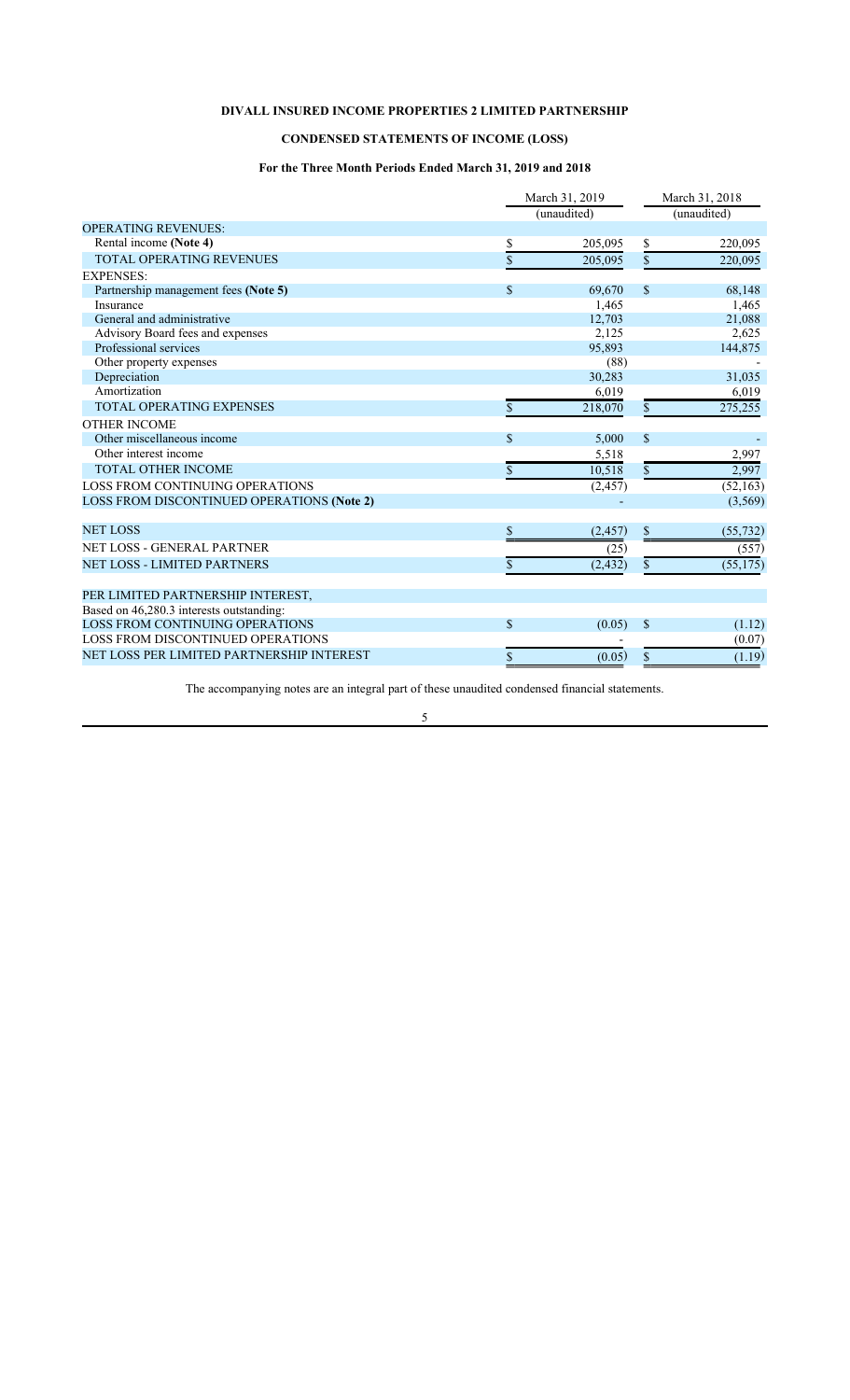# **CONDENSED STATEMENTS OF CASH FLOWS**

# **For the Three Month Periods Ended March 31, 2019 and 2018**

|                                                                            | Three Months Ended      |           |                         |               |  |  |
|----------------------------------------------------------------------------|-------------------------|-----------|-------------------------|---------------|--|--|
|                                                                            | March 31, 2019          |           |                         | March 31,2018 |  |  |
|                                                                            | Unaudited               |           |                         | Unaudited     |  |  |
| CASH FLOWS FROM OPERATING ACTIVITIES:                                      |                         |           |                         |               |  |  |
| Net loss from continuing operations                                        | \$                      | (2, 457)  | \$                      | (52, 163)     |  |  |
| Adjustments to reconcile net income to net cash from operating activities: |                         |           |                         |               |  |  |
| Depreciation and amortization                                              |                         | 36,302    |                         | 37,054        |  |  |
| Changed in operating assets and liabilities                                |                         |           |                         |               |  |  |
| Decrease in rents and other receivables                                    |                         | 533,344   |                         | 595,399       |  |  |
| Decrease (Increase) in security deposit escrow                             |                         | 5,328     |                         | (40)          |  |  |
| Decrease (Increase) in prepaid insurance                                   |                         | 1.713     |                         | (714)         |  |  |
| Increase in due from Wendgusta LLC                                         |                         | (1, 812)  |                         |               |  |  |
| Decrease in utility deposit                                                |                         | 6,530     |                         |               |  |  |
| Increase in accounts payable and accrued expenses                          |                         | 8,548     |                         | 110,271       |  |  |
| Increase in property tax payable                                           |                         |           |                         | 1,545         |  |  |
| Decrease in deferred award escrow                                          |                         | (75)      |                         | (102)         |  |  |
| Payment of leasing commission                                              |                         | (19, 358) |                         |               |  |  |
| Decrease in due to General Partner                                         |                         | (998)     |                         | (1,238)       |  |  |
| Decrease in security deposits                                              |                         | (5,000)   |                         |               |  |  |
| Decrease in prepaid rent                                                   |                         |           |                         | (5,000)       |  |  |
| Cash used in discontinued operations - operating activities                |                         |           |                         | (3,569)       |  |  |
| Net cash from operating activities                                         | \$                      | 562,065   | \$                      | 681,443       |  |  |
|                                                                            |                         |           |                         |               |  |  |
| CASH FLOWS USED IN INVESTING ACTIVITIES:                                   |                         |           |                         |               |  |  |
| Interest applied to Indemnification Trust account                          | \$                      | (5,350)   | \$                      | (2,623)       |  |  |
| Net cash used in investing activities                                      | $\hat{\mathbf{S}}$      | (5,350)   | $\overline{\mathbf{s}}$ | (2,623)       |  |  |
|                                                                            |                         |           |                         |               |  |  |
| CASH FLOWS USED IN FINANCING ACTIVITIES:                                   |                         |           |                         |               |  |  |
| Cash distributions to Limited Partners                                     | $\overline{\mathbb{S}}$ | (500,000) | \$                      | (100,000)     |  |  |
| Cash distributions to General Partner                                      |                         |           |                         |               |  |  |
| Net cash used in financing activities                                      | \$                      | (500,000) | \$                      | (100,000)     |  |  |
|                                                                            |                         |           |                         |               |  |  |
| <b>NET INCREASE IN CASH</b>                                                | \$                      | 56,715    | \$                      | 578,820       |  |  |
| CASH AT BEGINNING OF PERIOD                                                | \$                      | 99,360    | \$                      | 145,674       |  |  |
| <b>CASH AT END OF PERIOD</b>                                               | \$                      | 156,075   | $\overline{\$}$         | 724,494       |  |  |
| <b>CASH PAID FOR INTEREST</b>                                              | $\boldsymbol{\$}$       |           | $\overline{\$}$         |               |  |  |
| <b>CASH PAID FOR TAXES</b>                                                 | \$                      |           | \$                      |               |  |  |
| NON-CASH INVESTING AND FINANCING ACTIVITIES                                | \$                      |           | \$                      |               |  |  |
|                                                                            |                         |           |                         |               |  |  |

The accompanying notes are an integral part of these unaudited condensed financial statements.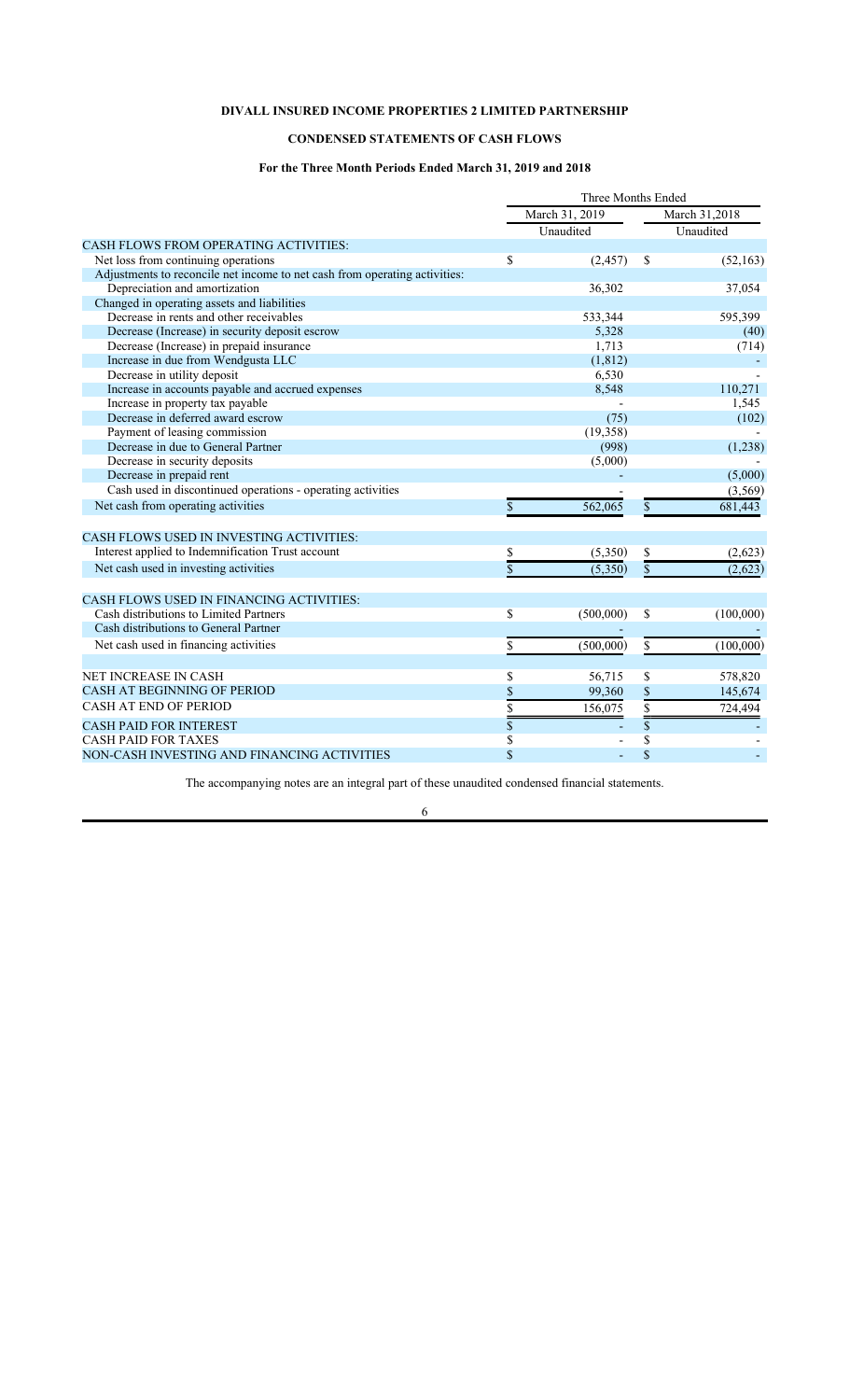# **CONDENSED STATEMENTS OF PARTNERS' CAPITAL (Unaudited)**

# **For the Three Month Periods Ended March 31, 2019 and 2018**

|                                                                  | General Partner |       |                      | <b>Limited Partners</b>   |  |                           |                                                 |                    |              |                                        |             |
|------------------------------------------------------------------|-----------------|-------|----------------------|---------------------------|--|---------------------------|-------------------------------------------------|--------------------|--------------|----------------------------------------|-------------|
|                                                                  |                 |       |                      |                           |  | Capital<br>Contributions, |                                                 |                    |              |                                        |             |
|                                                                  | Cumulative      |       | Cumulative           |                           |  | Net of                    | Cumulative                                      | Cumulative         |              |                                        | Total       |
|                                                                  | Net             |       | Cash                 |                           |  | Offering                  | Net                                             | Cash               |              |                                        | Partners'   |
|                                                                  | Income          |       | <b>Distributions</b> | Total                     |  | Costs                     | Income                                          | Distribution       | Reallocation | Total                                  | Capital     |
| <b>BALANCE AT DECEMBER 31, 2018</b>                              | 368,941 \$      |       |                      | $(152,900)$ \$216,041     |  |                           | 39,358,468 \$42,891,026                         | $$(77,327,268)$ \; |              | $(840,229)$ \$4,081,997                | \$4,298,038 |
| Net Income                                                       |                 | (25)  |                      | (25)                      |  |                           | (2, 432)                                        |                    |              | (2, 432)                               | (2, 457)    |
| Cash Distributions (\$10.80 per limited<br>partnership interest) |                 |       |                      |                           |  |                           |                                                 | (500,000)          |              | (500,000)                              | (500,000)   |
| BALANCE AT MARCH 31, 2019                                        | 368,916 \$      |       |                      | $(152,900)$ \$216,016 \$  |  |                           | 39,358,468 \$42,888,594                         | \$(77,827,268)     |              | (840, 229) \$3, 579, 565 \$3, 795, 581 |             |
| BALANCE AT DECEMBER 31, 2017                                     | 365,316 \$      |       |                      |                           |  |                           | $(151,449)$ \$213,867 \$39,358,468 \$42,532,147 | \$(76,677,268)     |              | (840, 229) \$4, 373, 118 \$4, 586, 985 |             |
| Net Income                                                       |                 | (557) |                      | (557)                     |  |                           | (55, 175)                                       |                    |              | (55, 175)                              | (55, 732)   |
| Cash Distributions (\$2.16 per limited<br>partnership interest)  |                 |       |                      |                           |  |                           |                                                 | (100,000)          |              | (100,000)                              | (100,000)   |
| <b>BALANCE AT MARCH 31, 2018</b>                                 | 364,759 \$      |       |                      | $(151, 449)$ \$213,310 \$ |  |                           | 39,358,468 \$42,476,972                         | $$(76,777,268)$ \; |              | $(840, 229)$ \$4,217,943               | \$4,431,253 |
|                                                                  |                 |       |                      |                           |  |                           |                                                 |                    |              |                                        |             |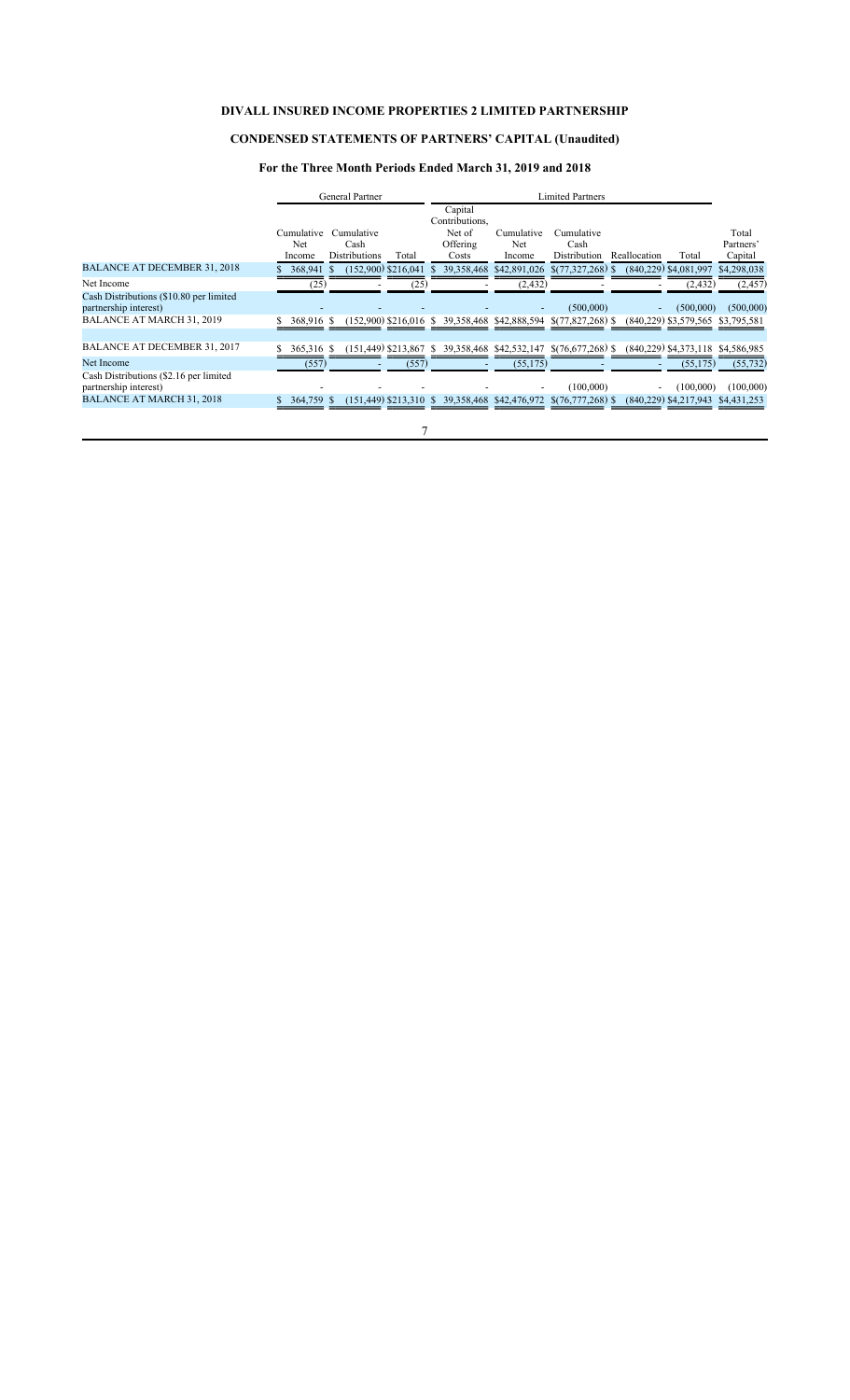#### **NOTES TO UNAUDITED CONDENSED FINANCIAL STATEMENTS**

These unaudited interim condensed financial statements should be read in conjunction with DiVall Insured Income Properties 2 Limited Partnership's (the "Partnership") 2018 annual audited financial statements within its Annual Report on Form 10-K filed with the Securities and Exchange Commission (the "SEC") on April 1, 2019.

These unaudited interim condensed financial statements and notes have been prepared on the same basis as the Partnership's annual audited financial statements and include all normal and recurring adjustments, which are in the opinion of management, necessary to present a fair statement of the Partnership's financial position, results of operations and cash flows as of and for the interim periods presented. The results of operations for the three month period ended March 31, 2019 are not necessarily indicative of the results to be expected for the fiscal year ending December 31, 2019, for any other interim period, or for any other future year.

The condensed balance sheet as of December 31, 2018 contained herein has been derived from the audited financial statements as of December 31, 2018 but does not include all disclosures required by accounting principles generally accepted in the United States of America ("GAAP").

#### **1. ORGANIZATION AND SIGNIFICANT ACCOUNTING POLICIES:**

The Partnership was formed on November 20, 1987, pursuant to the Uniform Limited Partnership Act of the State of Wisconsin. The initial capital, contributed during 1987, consisted of \$300, representing aggregate capital contributions of \$200 by the former general partners and \$100 by the initial Limited Partner. A subsequent offering of limited partnership interests (closed on February 22, 1990, with 46,280.3 limited partnership interests having been sold in that offering), resulting in total proceeds to the Partnership, net of underwriting compensation and other offering costs, of \$39,358,468.

The Partnership is currently engaged in the business of owning and operating its investment portfolio of commercial real estate properties (each a "Property", and collectively, the "Properties"). The Properties are leased on a triple net basis primarily to, and operated by, franchisors or franchisees of national, regional, and local retail chains under primarily long-term leases. Nine lessees are fast food, family style, and casual/theme restaurants, with the tenth lessee being an automotive supply store. As of March 31, 2019, the Partnership owned 10 Properties, which are located in a total of three states.

The Limited Partnership Agreement, as amended from time to time (collectively, the "Partnership Agreement"), stipulates that the Partnership is scheduled to be dissolved on November 30, 2020, or earlier upon the prior occurrence of any of the following events: (a) the disposition of all its Properties; (b) the written determination by the General Partner, that the Partnership's assets may constitute "plan assets" for purposes of ERISA; (c) the agreement of limited partners owning a majority of the outstanding limited partner interests to dissolve the Partnership; or (d) the dissolution, bankruptcy, death, withdrawal, or incapacity of the last remaining General Partner, unless an additional General Partner is elected by a majority of the limited partners. During the second and third quarters of the nine odd numbered years from 2001 through 2017, consent solicitations were circulated to the Partnership's limited partners which, if approved by the limited partners, would have authorized the General Partner to initiate the potential sale of all of the Properties and the dissolution of the Partnership (each a "Consent"). Limited partners owning a majority of the outstanding limited partnership interests did not vote in favor of any of the Consents. Therefore, the Partnership continues to operate as a going concern.

On May 18, 2018, the Partnership concluded a special consent solicitation process in which it solicited affirmative consents from the limited partners to authorize the General Partner to sell all or substantially all of the Partnership's properties, and to subsequently liquidate and dissolve the Partnership upon completion of the sale (collectively, the "Transaction"). The Transaction was approved by written consent of the holders of a majority of the outstanding limited partnership interests. On July 24, 2018, the Partnership mailed to interested parties a confidentiality agreement and a letter that included procedures, terms and conditions (the "Procedures") for a sealed bid sale for the potential sale of the Properties. Under the Procedures communicated to all prospective bidders, the deadline for submitting bids complying with the Procedures was September 28, 2018 (the "Bid Deadline").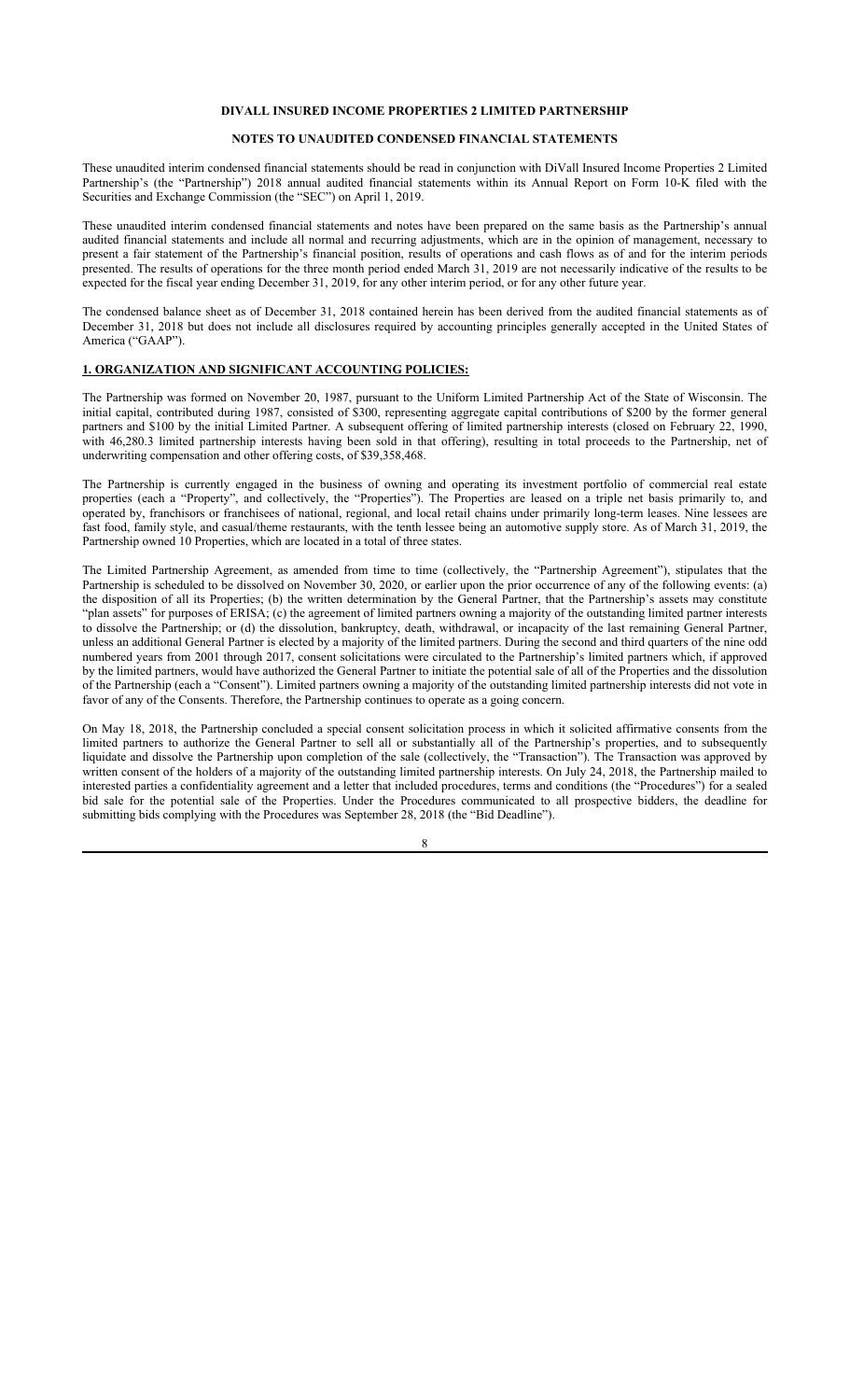On October 2, 2018, the General Partner determined that no bid response received by the Bid Deadline satisfied the terms and conditions of the Procedures. Accordingly, the General Partner determined it was in the best interests of the Partnership to suspend its efforts with respect to consummating the Transaction, and the sealed bid process was terminated due to failure to receive a compliant bid.

#### *Significant Accounting Policies*

Rental revenue from the Properties is recognized on a straight-line basis over the term of the respective lease. Percentage rents are only accrued when the tenant has reached the sales breakpoint stipulated in the lease.

Rents and other receivables are comprised of billed but uncollected amounts due for monthly rents and other charges and amounts due for scheduled rent increases for which rentals have been earned and will be collected in the future under the terms of the leases. Receivables are recorded at management's estimate of the amounts that will be collected.

In May 2014, the Financial Accounting Standards Board ("FASB") issued ASU 2014-09, Revenue from Contracts with Customers (Topic 606), an updated standard on revenue recognition. The standard creates a five-step model for revenue recognition that requires companies to exercise judgment when considering contract terms and relevant facts and circumstances. The standard requires expanded disclosure surrounding revenue recognition. The standard was initially to be effective for fiscal periods beginning after December 15, 2016 and allows for either full retrospective or modified retrospective adoption. In July 2015, the FASB issued ASU 2015-14, Revenue from Contracts with Customers, Deferral of Effective Date, which delays the effective date of ASU 2014-09 by one year to fiscal periods beginning after December 15, 2017. The Partnership adopted ASU 2014-09 using the modified retrospective transition method in the first quarter of 2018, and such adoption did not have a material impact on the Partnership's financial statements. The adoption of this standard did not require any adjustments to the opening balance of retained earnings as of January 1, 2018.

In February 2016, the FASB issued ASU 2016-02, Leases (Topic 842), which supersedes the existing guidance for lease accounting Leases (Topic 840). ASU 2016-02 requires lessees to recognize leases on their balance sheets, and leaves lessor accounting largely unchanged. This update also will require both qualitative and quantitative disclosures to help financial statement users better understand the amount, timing, and uncertainty of cash flows arising from leases. The guidance is effective for fiscal years beginning after December 15, 2018, including interim periods within those fiscal years; however, early adoption is permitted. The Partnership adopted ASU 2016-02, and such adoption did not have a material impact on the Partnership's financial statements.

Based on an analysis of specific accounts and historical experience, as of March 31, 2019 and December 31, 2018, there was \$0 recorded as allowance for doubtful accounts.

The Partnership considers its operations to be in only one segment, the operation of a portfolio of commercial real estate leased on a triple net basis, and therefore no segment disclosure is made.

Depreciation of the Properties are provided on a straight-line basis over the estimated useful lives of the buildings and improvements.

Deferred charges represent leasing commissions paid when the Properties are leased and upon the negotiated extension of a lease. Leasing commissions are capitalized and amortized over the term of the lease. As of March 31, 2019, and December 31, 2018, accumulated amortization amounted to \$54,840 and \$48,821, respectively.

Deferred tenant award proceeds escrow represents the portion of the award proceeds from the County of Charleston's partial taking of a portion of the Mt. Pleasant, South Carolina Property that are being paid to the tenant ratably over 99 months beginning August 1, 2013.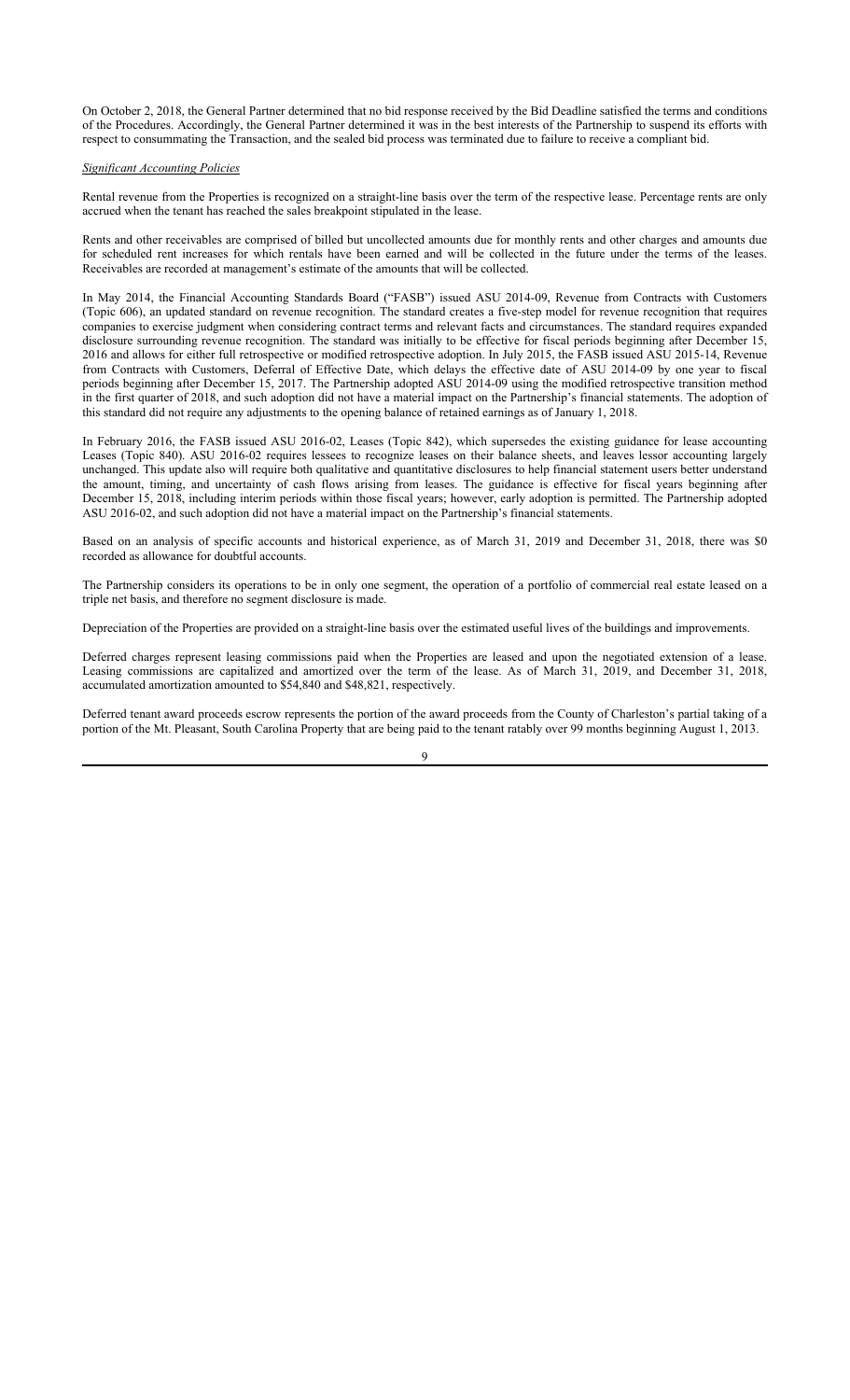The Partnership generally maintains cash in federally insured accounts which, at times, may exceed federally insured limits. The Partnership has not experienced any losses in such accounts and does not believe it is exposed to any significant credit risk.

Financial instruments that potentially subject the Partnership to significant concentrations of credit risk consist primarily of cash investments and leases. Additionally, as of March 31, 2019, eight of the Partnership's 10 Properties are leased to three significant tenants, Wendgusta, LLC ("Wendgusta"), Wendcharles I, LLC ("Wendcharles I") and Wendcharles II, LLC ("Wendcharles II"), all three of whom are Wendy's restaurant franchisees. The property leases for the three tenants comprised approximately 56%, 18% and 9%, respectively, of the total operating base rents reflected as of March 31, 2019.

The preparation of financial statements in conformity with GAAP requires management to make estimates and assumptions that affect the reported amounts of assets and liabilities (and disclosure of contingent assets and liabilities) at the date of the financial statements and the reported amounts of revenues and expenses during the reporting period. Actual results could differ from those estimates.

Assets disposed of or deemed to be classified as held for sale require the reclassification of current and previous years' operations to discontinued operations in accordance with GAAP applicable to "Accounting for the Impairment or Disposal of Long Lived Assets". As such, prior year operating results for those properties considered as held for sale or properties no longer considered for sale have been reclassified to conform to the current year presentation without affecting total income. When properties are considered held for sale, depreciation of the properties is discontinued, and the properties are valued at the lower of the depreciated cost or fair value, less costs to dispose. If circumstances arise that were previously considered unlikely, and, as a result, the property previously classified as held for sale is no longer to be sold, the property is reclassified as held and used. Such property is measured at the lower of its carrying amount (adjusted for any depreciation and amortization expense that would have been recognized had the property been continuously classified as held and used) or fair value at the date of the subsequent decision not to sell.

Assets are classified as held for sale, generally, when all criteria within GAAP applicable to "Accounting for the Impairment or Disposal of Long Lived Assets" have been met.

The Partnership periodically reviews its long-lived assets, primarily real estate, for impairment whenever events or changes in circumstances indicate that the carrying amount of such assets may not be recoverable. The Partnership's review involves comparing current and future operating performance of the assets, the most significant of which is undiscounted operating cash flows, to the carrying value of the assets. Based on this analysis, a provision for possible loss is recognized, if any. There were no adjustments to carrying values for the three month period ended March 31, 2019 and for the year ended December 31, 2018.

The FASB guidance on "Fair Value Measurements and Disclosure" defines fair value, establishes a framework for measuring fair value and enhances disclosures about fair value measures required under other accounting pronouncements, but does not change existing guidance as to whether or not an instrument is carried at fair value. The adoption of the provisions of this FASB issuance, with respect to nonrecurring fair value measurements of nonfinancial assets and liabilities, including (but not limited to) the valuation of reporting units for the purpose of assessing goodwill impairment and the valuation of property and equipment when assessing long-lived asset impairment, did not have a material impact on how the Partnership estimated its fair value measurements but did result in increased disclosures about fair value measurements in the Partnership's financial statements as of and for the three month period ended March 31, 2019 and the year ended December 31, 2018. See Note 9 for further disclosure.

GAAP applicable to disclosure about fair value of financial instruments, requires entities to disclose the fair value of all financial assets and liabilities for which it is practicable to estimate. Fair value is defined as the amount at which the instrument could be exchanged in a current transaction between willing parties, other than in a forced or liquidation sale. The General Partner believes that the carrying value of the Partnership's assets (exclusive of the Properties) and liabilities approximate fair value due to the relatively short maturity of these instruments.

No provision for federal income taxes has been made, as any liability for such taxes would be that of the individual partners rather than of the Partnership.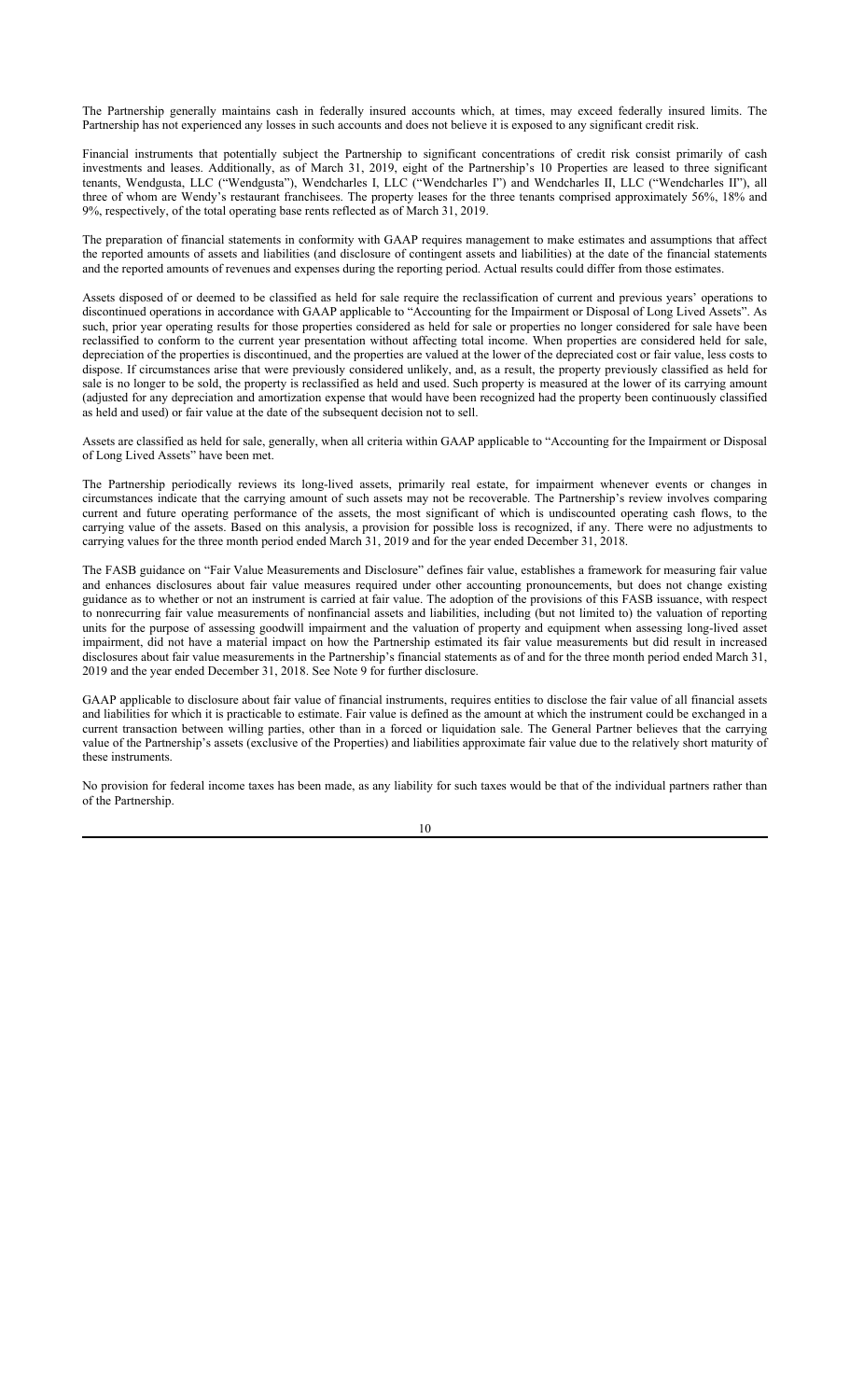The Partnership is not subject to federal income tax because its income and losses are includable in the tax returns of its partners but may be subject to certain state taxes. FASB has provided guidance for how uncertain tax positions should be recognized, measured, disclosed and presented in the financial statements. This requires the evaluation of tax positions taken or expected to be taken in the course of preparing the entity's tax returns to determine whether the tax positions are more-likely-than-not of being sustained when challenged or when examined by the applicable taxing authority. Management has determined that there were no material uncertain income tax positions. Tax returns filed by the Partnership generally are subject to examination by U.S. and state taxing authorities for the years ended after December 31, 2015.

#### **2. INVESTMENT PROPERTIES AND PROPERTIES HELD FOR SALE:**

The total cost of the Properties includes the original purchase price plus acquisition fees and other capitalized costs paid to an affiliate of the former general partners of the Partnership.

As of March 31, 2019, the Partnership owned 10 Properties, nine of which contained fully constructed fast-food/casual dining restaurant facilities. The following are operated by tenants at the aforementioned nine Properties: eight separate Wendy's restaurants, and an Applebee's restaurant. The tenant for the Property operated as an Applebee's restaurant has been in Chapter 11 bankruptcy since May 2018 and, in January 2019, this tenant filed with the court to continue with the Partnership's lease without modification. As of September 30, 2018, the Martinez, GA Property was leased by Brakes4Less of Columbia, Inc. Per the terms of the First Amendment to the Brakes4Less lease dated January 15, 2019, the first 12 months' rent was abated. The 10 Properties are located in a total of three states.

#### Discontinued Operations

During the three month periods ended March 31, 2019 and 2018, the Partnership recognized a loss from discontinued operations of \$0 and \$(3,569), respectively. The loss from discontinued operations was attributable to the Martinez, GA Property, which had been vacant since the fourth quarter of 2016. As of September 30, 2018, as described above, the Martinez, GA Property was leased to Brakes4Less of Columbia, Inc.

The components of discontinued operations included in the statements of income for the three months ended March 31, 2019 and 2018 are outlined below:

|                                       | March 31, 2019 |  | March 31, 2018 |
|---------------------------------------|----------------|--|----------------|
| Revenues                              |                |  |                |
| <b>Base Rent</b>                      |                |  |                |
| <b>Total Revenues</b>                 |                |  |                |
|                                       |                |  |                |
| <b>Expenses</b>                       |                |  |                |
| Insurance                             |                |  | 798            |
| Property tax expense                  |                |  | 1,545          |
| Maintenance expense                   |                |  | 1,226          |
| <b>Total Expenses</b>                 |                |  | 3,569          |
| Net Loss from Discontinued Operations |                |  | (3, 569)       |

#### **3. PARTNERSHIP AGREEMENT:**

The Partnership Agreement was amended, effective as of November 9, 2009, to extend the term of the Partnership to November 30, 2020, or until dissolution prior thereto pursuant to the consent of limited partners owning a majority of the outstanding limited partnership interests.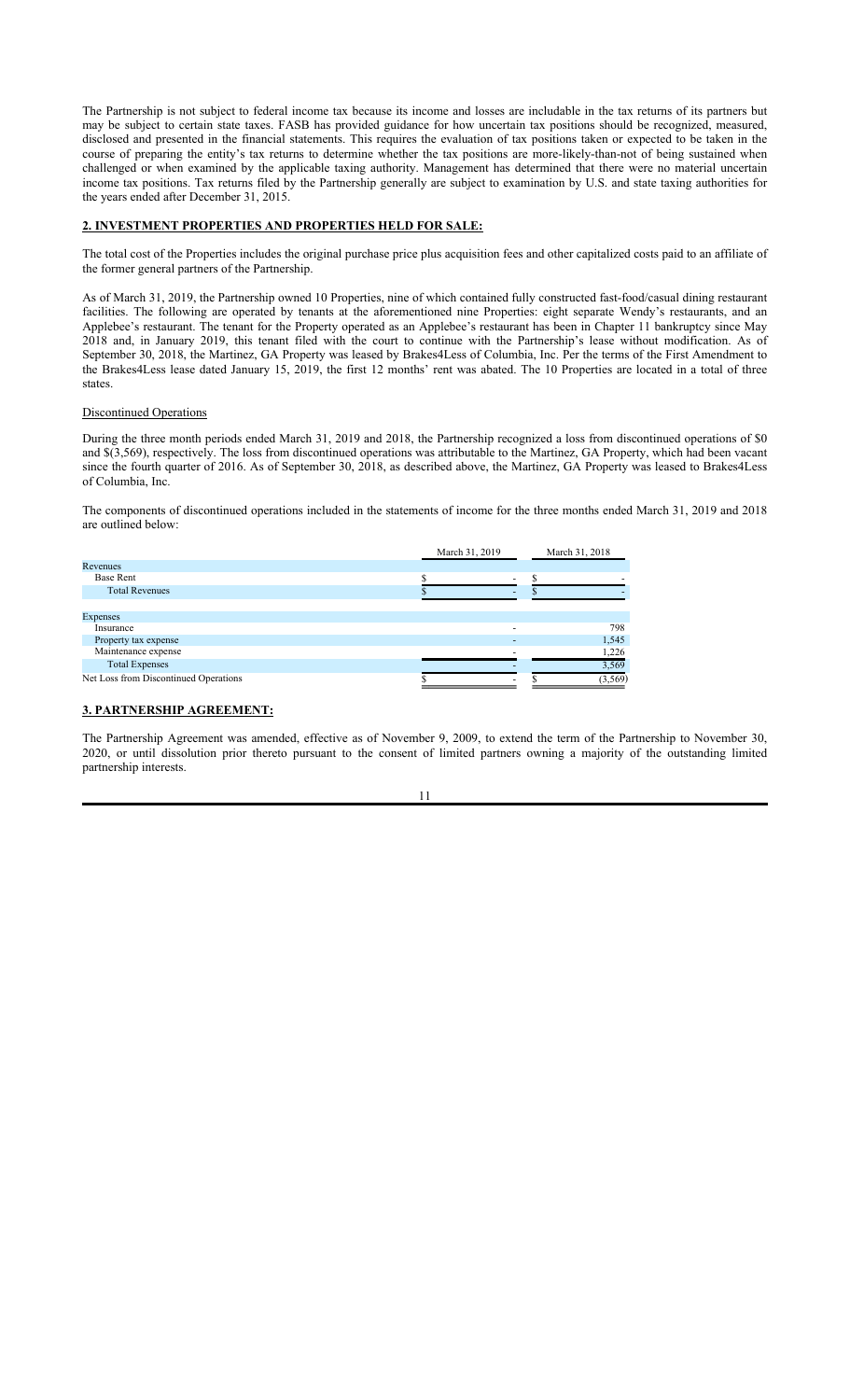Under the terms of the Partnership Agreement, as amended, net profits or losses from operations are allocated 99% to the limited partners and 1% to the current General Partner. The November 9, 2009 amendment also provided for distributions from Net Cash Receipts, as defined, to be made 99% to limited partners and 1% to The Provo Group, Inc. ("TPG", or the "General Partner"), the current General Partner, provided that quarterly distributions are cumulative and are not to be made to the current General Partner unless and until each limited partner has received a distribution from Net Cash Receipts in an amount equal to 10% per annum, cumulative simple return on his, her or its Adjusted Original Capital, as defined, from the Return Calculation Date, as defined, except to the extent needed by the General Partner to pay its federal and state income taxes on the income allocated to it attributable to such year.

The provisions regarding distribution of Net Proceeds, as defined, provide that Net Proceeds are to be distributed as follows: (a) to the limited partners, an amount equal to 100% of their Adjusted Original Capital; (b) then, to the limited partners, an amount necessary to provide each limited partner a liquidation preference equal to a 13.5% per annum, cumulative simple return on Adjusted Original Capital from the Return Calculation Date including in the calculation of such return on all prior distributions of Net Cash Receipts and any prior distributions of Net Proceeds under this clause, except to the extent needed by the General Partner to pay its federal and state income tax on the income allocated to it attributable to such year; and (c) then, to limited partners, 99%, and to the General Partner, 1%, of remaining Net Proceeds available for distribution.

#### **4. LEASES:**

Original lease terms for the Properties were generally five to twenty years from their inception. The leases generally provide for minimum rents and additional rents based upon percentages of gross sales in excess of specified breakpoints. The lessee is responsible for occupancy costs such as maintenance, insurance, real estate taxes, and utilities. Accordingly, these amounts are not reflected in the statements of income except in circumstances where, in management's opinion, the Partnership will be required to pay such costs to preserve its assets (i.e., payment of past-due real estate taxes). Management has determined that the leases are properly classified as operating leases; therefore, rental income is reported when earned on a straight-line basis and the cost of the property, excluding the cost of the land, is depreciated over its estimated useful life.

As of March 31, 2019, the aggregate minimum operating lease payments (including the aggregate total of the first quarter of 2019 collected revenues of \$205,095) to be received under the current operating leases for the Properties are as follows:

Year ending December 31,

| 2019       | J | 798,433   |
|------------|---|-----------|
| 2020       |   | 835,933   |
| 2021       |   | 861,725   |
| 2022       |   | 881,130   |
| 2023       |   | 882,345   |
| Thereafter |   | 2,875,846 |
|            |   | 7,135,412 |
|            |   |           |

At March 31, 2019 and December 31, 2018, rents and other receivables included \$0 and \$533,344, respectively, of unbilled percentage rents. As of March 31, 2019, all of the 2018 percentage rents had been billed and collected.

#### **5. TRANSACTIONS WITH GENERAL PARTNER AND ITS AFFILIATES:**

Pursuant to the terms of the Permanent Manager Agreement ("PMA") executed in 1993 and renewed for an additional two-year term as of January 1, 2019, the General Partner receives a base fee (the "Base Fee") for managing the Partnership equal to four percent of gross receipts, subject initially to a minimum annual Base Fee. The PMA also provides that the Partnership is responsible for reimbursement of the General Partner for office rent and related office overhead ("Expenses") up to an initial annual maximum of \$13,250. Both the Base Fee and Expenses reimbursement are subject to annual Consumer Price Index based adjustments. Effective March 1, 2019, the minimum annual Base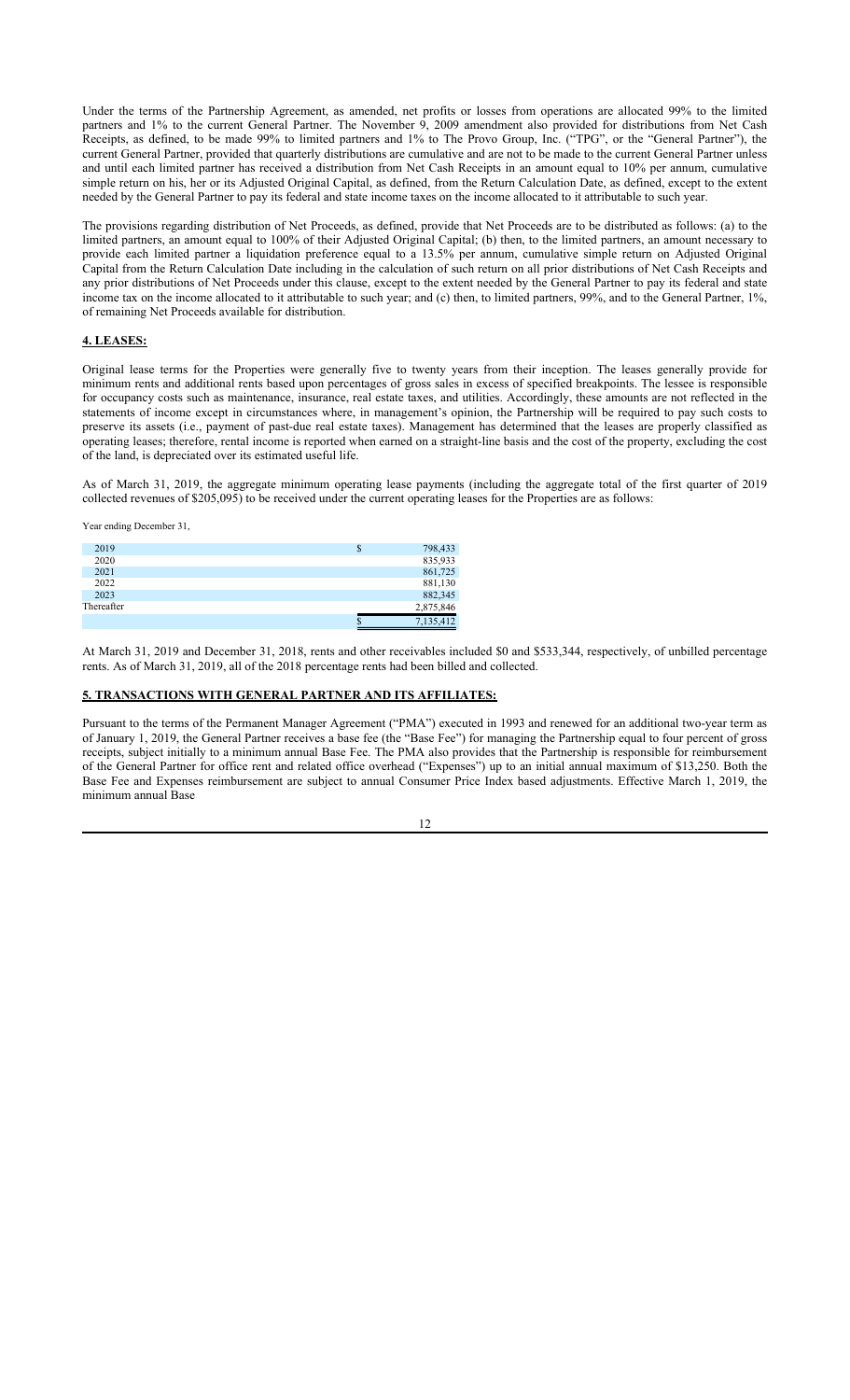Fee and the maximum Expenses reimbursement increased by 2.44% from the prior year, which represents the allowable annual Consumer Price Index adjustment per the PMA. Therefore, as of March 1, 2019, the minimum annual Base Fee paid by the Partnership was raised to \$283,176 and the maximum annual Expenses reimbursement was increased to \$22,848.

For purposes of computing the four percent overall fee paid to the General Partner, gross receipts include amounts recovered in connection with the misappropriation of assets by the former general partners and their affiliates. The fee received by the General Partner from the Partnership on any amounts recovered reduce the four percent minimum fee by that same amount.

Amounts paid and/or accrued to the General Partner and its affiliates for the three-month periods ended March 31, 2019 and 2018 are as follows:

|                                          |  | Incurred for the<br>Three Months Ended March<br>31, 2019<br>(unaudited) |   | Incurred for the<br>Three Months Ended March<br>31, 2018 |
|------------------------------------------|--|-------------------------------------------------------------------------|---|----------------------------------------------------------|
|                                          |  |                                                                         |   | (unaudited)                                              |
| General Partner                          |  |                                                                         |   |                                                          |
| Management fees                          |  | 69,670                                                                  | S | 68,148                                                   |
| Overhead allowance                       |  | 5,622                                                                   |   | 5,499                                                    |
| Leasing commissions                      |  | 6,453                                                                   |   |                                                          |
| Reimbursement for out-of-pocket expenses |  | 2,500                                                                   |   | 2,500                                                    |
| Cash distribution                        |  |                                                                         |   |                                                          |
|                                          |  | 84,245                                                                  |   | 76.147                                                   |

At March 31, 2019 and December 31, 2018, \$0 and \$998, respectively, was payable to the General Partner.

#### **6. TRANSACTIONS WITH OWNERS WITH GREATER THAN TEN PERCENT BENEFICIAL INTERESTS:**

As of March 31, 2019, Jesse Small, an Advisory Board Member, beneficially owned greater than ten percent of the Partnership's outstanding limited partnership interests. Amounts paid to Mr. Small for his services as a member of the Advisory Board for the three month periods ended March 31, 2019 and 2018 are as follows:

|                          |                | Incurred for the<br>Three Month |          | Incurred for the<br>Three Month |     |
|--------------------------|----------------|---------------------------------|----------|---------------------------------|-----|
|                          | Period ended   |                                 |          | Period ended                    |     |
|                          | March 31, 2019 |                                 |          | March 31, 2018                  |     |
|                          | (Unaudited)    |                                 |          | (Unaudited)                     |     |
| Advisory Board Fees paid |                | 875                             | <b>S</b> |                                 | 875 |

At March 31, 2019 and December 31, 2018 there were no outstanding Advisory Board fees accrued and payable to Jesse Small.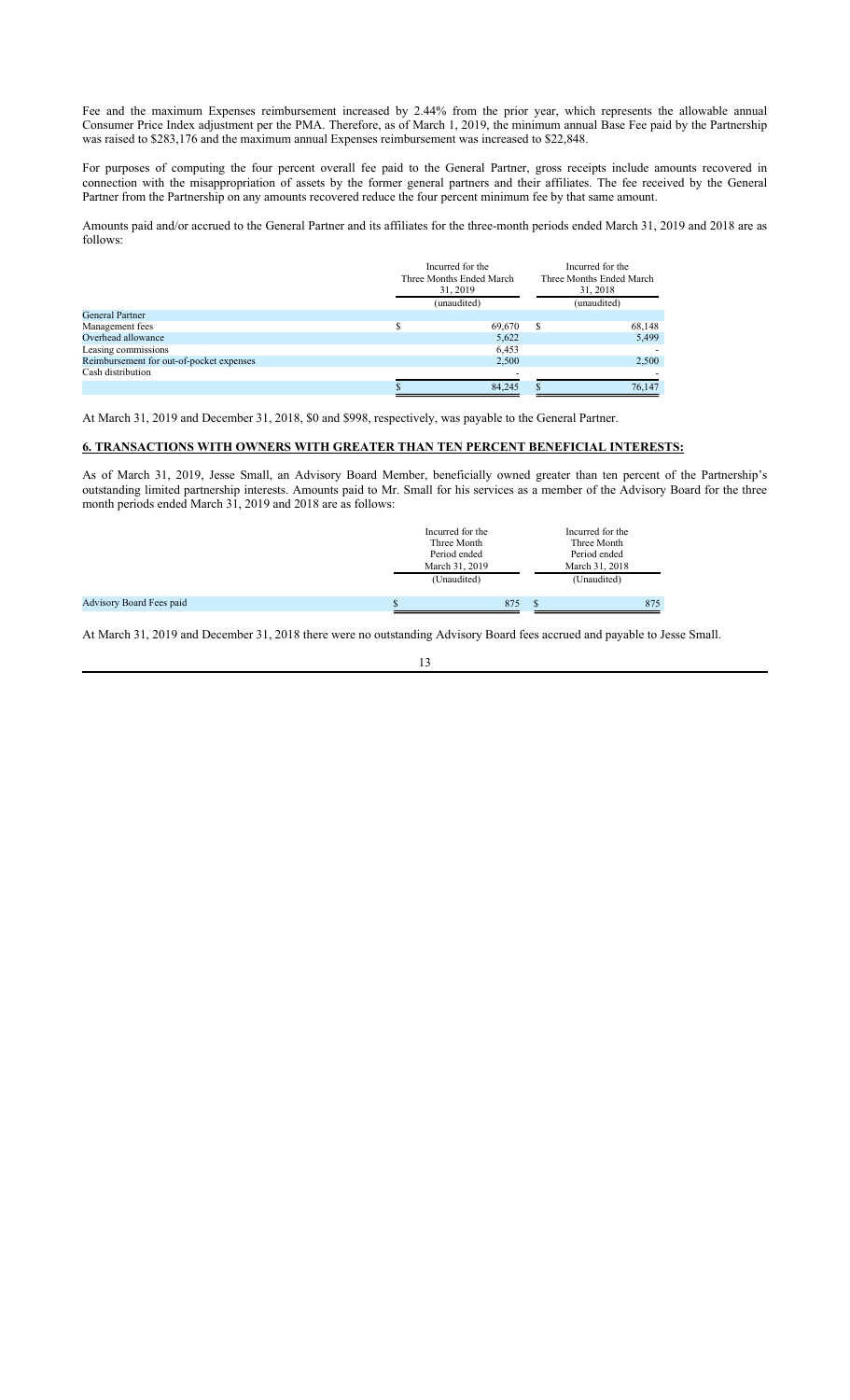#### **7. CONTINGENT LIABILITIES:**

According to the Partnership Agreement TPG, as General Partner, may receive a disposition fee not to exceed three percent of the contract price on the sale of the properties of the Partnership and two affiliated publicly registered limited partnerships, DiVall Insured Income Fund Limited Partnership ("DiVall 1"), which was dissolved December of 1998, and DiVall Income Properties 3 Limited Partnership, which was dissolved in December 2003 ("DiVall 3", and together with the Partnership and DiVall 1, the "three original partnerships"). In addition, fifty percent of all such disposition fees earned by TPG were to be escrowed until the aggregate amount of recovery of the funds misappropriated from the three original partnerships by the former general partners was greater than \$4,500,000. Upon reaching such recovery level, full disposition fees would thereafter be payable, and fifty percent of the previously escrowed amounts would be paid to TPG. At such time as the recovery exceeded \$6,000,000 in the aggregate, the remaining escrowed disposition fees were to be paid to TPG. If such levels of recovery were not achieved, TPG would contribute the amounts escrowed toward the recovery until the three original partnerships were made whole. In lieu of a disposition fee escrow, fifty percent of all such disposition fees previously discussed were paid directly to a restoration account and then distributed among the three original partnerships; whereby the three original partnerships recorded the recoveries as income. After the recovery level of \$4,500,000 was exceeded, fifty percent of the total disposition fee amount paid to the three original partnerships recovery through the restoration account (in lieu of the disposition fee escrow) was refunded to TPG during March 1996. The remaining fifty percent amount allocated to the Partnership through the restoration account, and which was previously reflected as Partnership recovery income, may be owed to TPG if the \$6,000,000 recovery level is met. As of March 31, 2019, the Partnership may owe TPG \$16,296 if the \$6,000,000 recovery level is achieved. TPG does not expect any future refund, as it is uncertain that such a \$6,000,000 recovery level will be achieved.

# **8. PMA INDEMNIFICATION TRUST:**

The PMA provides that TPG will be indemnified from any claims or expenses arising out of, or relating to, TPG serving in the capacity of general partner or as substitute general partner, so long as such claims do not arise from fraudulent or criminal misconduct by TPG. The PMA provides that the Partnership fund this indemnification obligation by establishing a reserve of up to \$250,000 of Partnership assets which would not be subject to the claims of the Partnership's creditors. An Indemnification Trust (the "Trust") serving such purposes has been established at United Missouri Bank, N.A. The corpus of the Trust has been fully funded with Partnership assets. Funds are invested in U.S. Treasury securities. In addition, \$220,060 of earnings has been credited to the Trust as of March 31, 2019. The rights of TPG to the Trust shall be terminated upon the earliest to occur of the following events: (i) the written release by TPG of any and all interest in the Trust; (ii) the expiration of the longest statute of limitations relating to a potential claim which might be brought against TPG and which is subject to indemnification; or (iii) a determination by a court of competent jurisdiction that TPG shall have no liability to any person with respect to a claim which is subject to indemnification under the PMA. At such time as the indemnity provisions expire or the full indemnity is paid, any funds remaining in the Trust will revert back to the general funds of the Partnership.

#### **9. FAIR VALUE DISCLOSURES:**

The Partnership has determined the fair value based on hierarchy that gives the highest priority to quoted prices in active markets for identical assets and liabilities (Level 1) and the lowest priority to unobservable inputs (Level 3). Inputs are broadly defined as assumptions market participants would use in pricing an asset or liability. The three levels of the fair value hierarchy under the accounting principle are described below:

- Level 1. Quoted prices in active markets for identical assets or liabilities.
- Level 2. Quoted prices for similar investments in active markets, quoted prices for identical or similar investments in markets that are not active, and inputs other than quoted prices that are observable for the investment.
- Level 3. Unobservable inputs for which there is little, if any, market activity for the investment. The inputs into the determination of fair value are based upon the best information in the circumstances and may require significant management judgment or estimation and the use of discounted cash flow models to value the investment.

The fair value hierarchy is based on the lowest level of input that is significant to the fair value measurements. The Partnership's assessment of the significance of a particular input to the fair value measurement in its entirety requires judgment and considers factors specific to the investment.

The Partnership assesses the levels of the investments at each measurement date, and transfers between levels are recognized on the actual date of the event or change in circumstances that caused the transfer in accordance with the Partnership's accounting policy regarding the recognition of transfers between levels of the fair value hierarchy. For the three month period ended March 31, 2019 and the year ended December 31, 2018, there were no such transfers.

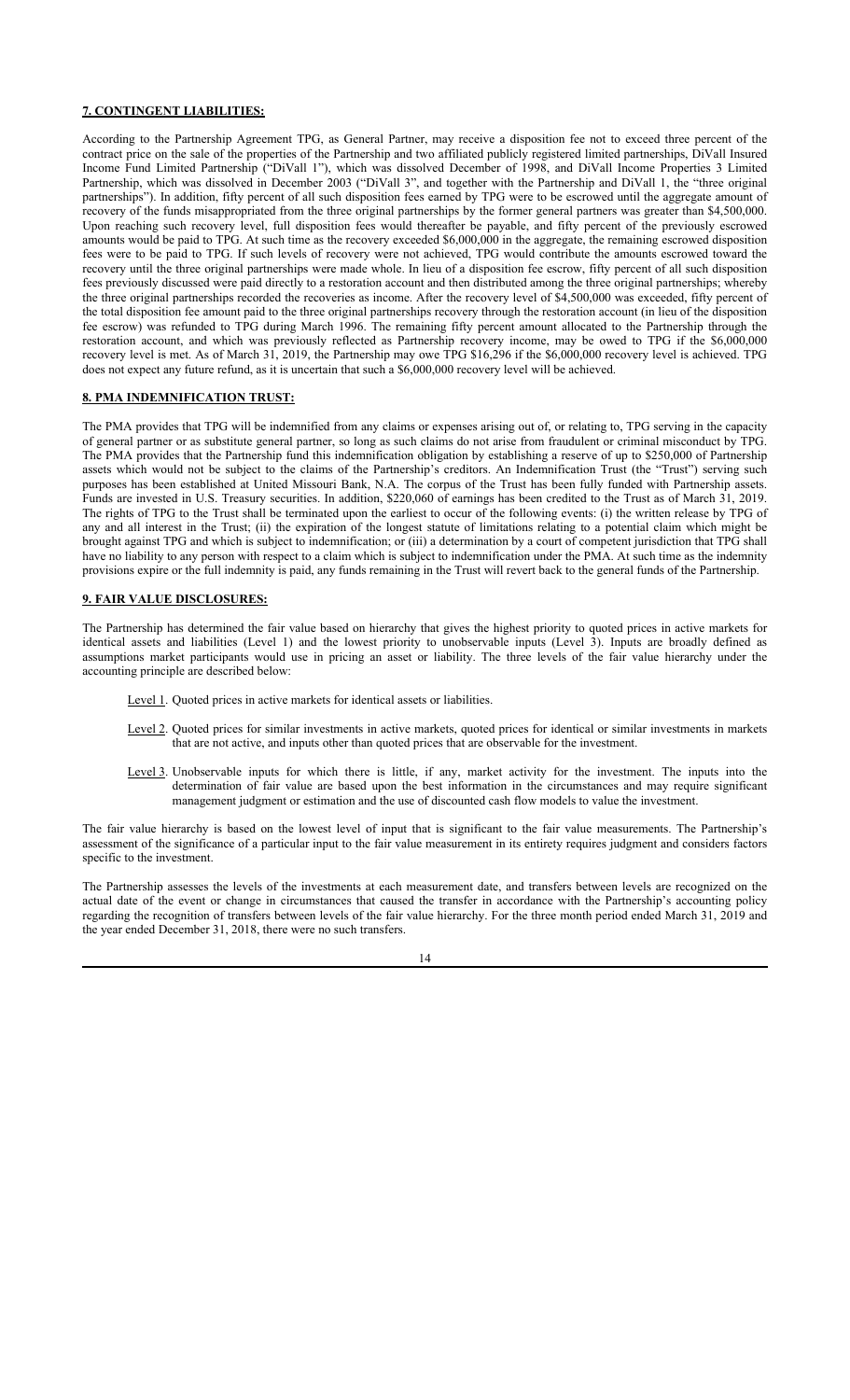#### **Item 2. Management's Discussion and Analysis of Financial Condition and Results of Operations**

#### **CAUTIONARY STATEMENT**

This Quarterly Report on Form 10-Q contains forward-looking statements within the meaning of Section 27A of the Securities Act of 1933, as amended, and Section 21E of the Securities Exchange Act of 1934, as amended (the "Exchange Act"). These forward-looking statements are not historical facts but are the intent, belief or current expectations of management of the Partnership based on its knowledge and understanding of the business and industry. Words such as "may," "anticipates," "expects," "intends," "plans," "believes," "seeks," "estimates," "would," "could," "should" and variations of these words and similar expressions are intended to identify forward-looking statements. Although we believe that the expectations reflected in these forward-looking statements are reasonable, we can give no assurance that these expectations will prove to have been correct. These statements are not guarantees of future performance and are subject to risks, uncertainties and other factors, some of which are beyond our control, are difficult to predict and could cause actual results to differ materially from those expressed or forecasted in the forward-looking statements.

Examples of forward-looking statements include, but are not limited to, statements we make regarding:

- our expectations regarding financial condition or results of operations in future periods;
- our future sources of, and needs for, liquidity and capital resources;
- our expectations regarding economic and business conditions;
- our business strategies;
- our decisions and policies with respect to the potential retention or disposition of one or more Properties;
- our ability to find a suitable purchaser for any marketed Properties;
- our ability to agree on an acceptable purchase price or contract terms;
- our ability to collect rents on our leases;
- our ability to maintain relationships with our tenants, and when necessary identify new tenants;
- future capital expenditures; and
- other risks and uncertainties described from time to time in our filings with the Securities and Exchange Commission (the "SEC").

Forward-looking statements that were true at the time made may ultimately prove to be incorrect or false. The Partnership cautions readers not to place undue reliance on forward-looking statements, which reflect management's view only as of the date of this Form 10-Q. All subsequent written and oral forward-looking statements attributable to the Partnership, or persons acting on the Partnership's behalf, are expressly qualified in their entirety by this cautionary statement. Management undertakes no obligation to update or revise forward-looking statements to reflect changed assumptions, the occurrence of unanticipated events or changes to future operating results. Factors that could cause actual results to differ materially from any forward-looking statements made in this Form 10-Q include, without limitation, the inability of the General Partner to find a suitable purchaser for any marketed Properties, the inability to agree on an acceptable purchase price or contract terms for any marketed Properties, a decrease in the financial performance of the Properties, the inability to realize value for limited partners upon disposition of the Partnership's assets, changes in general economic conditions, changes in real estate conditions, including without limitation, decreases in valuations of real properties, increases in property taxes, lease-up risks, ability of tenants to fulfill their obligations to the Partnership under existing leases, sales levels of tenants whose leases include a percentage rent component, adverse changes to the restaurant market, entrance of competitors to the Partnership's lessees in markets in which the Partnership's investment portfolio of commercial real estate properties (collectively, the "Properties") are located, the potential need to fund tenant improvements or other capital expenditures out of operating cash flows, and such other factors as discussed in our Annual Report on Form 10-K for the year end December 31 2018, and other reports we file with the SEC.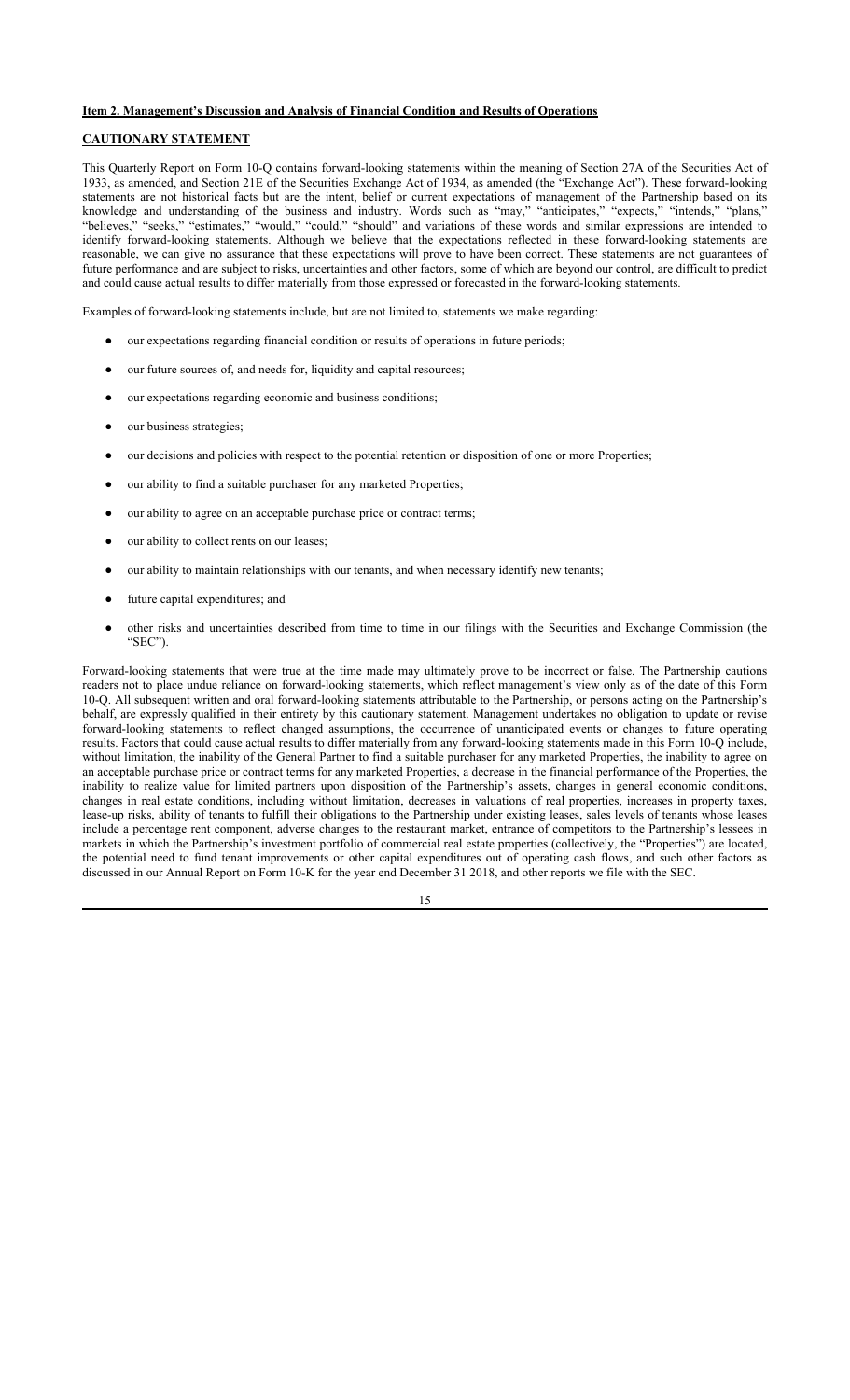#### **Critical Accounting Policies and Estimates**

Management's discussion and analysis of financial condition and results of operations are based upon our financial statements, which have been prepared in accordance with accounting principles generally accepted in the United States of America ("GAAP"). The preparation of these financial statements requires our management to make estimates and assumptions that affect the reported amounts of assets, liabilities, revenues and expenses, and related disclosure of contingent assets and liabilities. On a regular basis, we evaluate these estimates, including investment impairment. These estimates are based on management's historical industry experience and on various other assumptions that are believed to be reasonable under the circumstances. Actual results may differ from these estimates.

The Partnership believes that its most significant accounting policies deal with:

Depreciation methods and lives- Depreciation of the Properties is provided on a straight-line basis over the estimated useful life of the buildings and improvements. While the Partnership believes these are the appropriate lives and methods, use of different lives and methods could result in different impacts on net income. Additionally, the value of real estate is typically based on market conditions and property performance, so depreciated book value of real estate may not reflect the market value of real estate assets.

Revenue recognition- Rental revenue from investment properties is recognized on a straight-line basis over the life of the respective lease when collectability is assured. Percentage rents are accrued only when the tenant has reached the sales breakpoint stipulated in the lease.

Impairment- The Partnership periodically reviews its long-lived assets, primarily real estate, for impairment whenever events or changes in circumstances indicate that the carrying amount of such assets may not be recoverable. The Partnership's review involves comparing current and future operating performance of the assets, the most significant of which is undiscounted operating cash flows, to the carrying value of the assets. Based on this analysis, if deemed necessary, a provision for possible loss is recognized.

#### **Investment Properties**

As of March 31, 2019, the Partnership owned 10 Properties, nine of which contained fully constructed fast-food/casual dining restaurant facilities. The following are operated by tenants at the aforementioned nine Properties: eight separate Wendy's restaurants, and an Applebee's restaurant. The tenant for the Property operated as an Applebee's restaurant has been in Chapter 11 bankruptcy since May 2018 and, in January 2019, this tenant filed with the court to continue with the Partnership's lease without modification. As of September 30, 2018, the Martinez, GA Property was leased by Brakes4Less of Columbia, Inc. Per the terms of the First Amendment to the Brakes4Less lease dated January 15, 2019, the first 12 months' rent was abated. The 10 Properties are located in a total of three states.

Property taxes, general maintenance, insurance and ground rent on the Properties are the responsibility of the tenant. However, when a tenant fails to make the required tax payments or when a Property becomes vacant, the Partnership makes the appropriate property tax payments to avoid possible foreclosure of the Property.

There were no building improvements capitalized during the three month period ending March 31, 2019.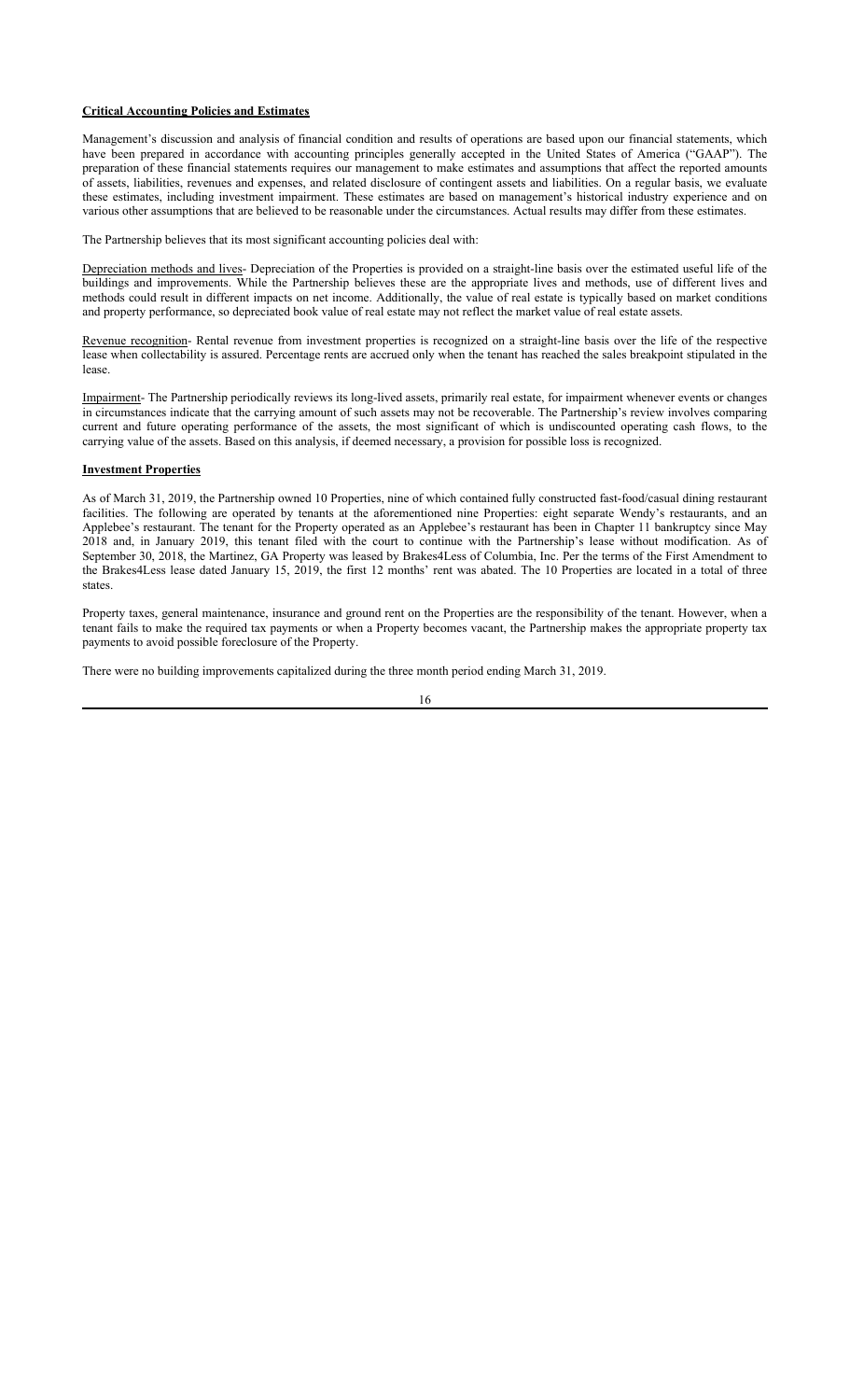#### **Net Income**

Net loss for the three month periods ended March 31, 2019 and 2018 were \$(2,457) and \$(55,732), respectively. Net loss per limited partnership interest for the three month periods ended March 31, 2019 and 2018 were \$(0.05) and \$(1.19), respectively.

This is primarily the result of a decrease in the usage of outside professional services in the first quarter of 2019 compared to usage of outside professional services in the first quarter of 2018 in connection with the proposed sale of the Partnership's assets during the first quarter of 2018.

#### **Results of Operations**

Loss from continuing operations for the three month periods ended March 31, 2019 and 2018 was \$(2,457) and \$(52,163), respectively.

#### *Three month period ended March 31, 2019 as compared to the three month period ended March 31, 2018:*

*Operating Rental Income:* Rental income for the three month periods ended March 31, 2019 and 2018 was \$205,095 and \$220,095, respectively. The rental income was comprised primarily of monthly lease obligations. The decrease in rental income for the quarter ended March 31, 2019 compared to the quarter ended March 31, 2018 is due primarily to the fact that we stopped receiving rental income from the former Property in Palo Alto, New Mexico that was operated as a Kentucky Fried Chicken restaurant, following the June 2018 expiration of our ground lease.

*General and Administrative Expense:* General and administrative expenses for the three month periods ended March 31, 2019 and 2018 were \$12,703 and \$21,088, respectively. General and administrative expenses were comprised of management expense, state/city registration and annual report filing fees, XBRL outsourced fees, office supplies, printing costs, outside storage expenses, copy/fax costs, postage and shipping expenses, long-distance telephone expenses, website fees, bank fees and state income tax expenses. The decrease for the quarter ended March 31, 2019 compared to the quarter ended March 31, 2018 is due primarily to fees incurred by the Partnership during the first quarter of 2018 in connection with the proposed sale of the Partnership's assets.

*Professional Services:* Professional services expenses for the three month periods ended March 31, 2019 and 2018 were \$95,893 and \$144,875, respectively. Professional services expenses were primarily comprised of investor relations data processing, investor mailings processing, website design, legal, auditing and tax preparation fees, and SEC report conversion and processing fees. The decrease for the quarter ended March 31, 2019 compared to the quarter ended March 31, 2018 is due primarily to legal and professional fees incurred during the first quarter of 2018 in connection with the proposed sale of the Partnership's assets.

#### **Cash Flow Analysis**

Net cash flows provided by operating activities for the three month periods ended March 31, 2019 and 2018 were \$562,065 and \$681,443, respectively. The variance in cash provided by operating activities for the three months ended March 31, 2019 compared to the three months ended March 31, 2018 is primarily due to the decreased net loss and increased accrued payables during the first quarter of 2018 compared to the first quarter of 2019.

Cash flows used in investing activities for the three month periods ended March 31, 2019 and 2018 were \$(5,350) and \$(2,623), respectively. These amounts represented the interest earned on the indemnification trust account.

For the three month period ended March 31, 2019 and 2018 cash flows used in financing activities were \$500,000 and \$100,000, respectively, and consisted of aggregate limited partner distributions. Distributions have been and are expected to continue to be made in accordance with the Partnership Agreement.

#### **Liquidity and Capital Resources**

The Partnership's cash balance was \$156,075 at March 31, 2019. Cash of \$100,000 is anticipated to be used to fund the 2019 first quarter aggregate distribution to limited partners on or about May 15, 2019, and cash of approximately \$42,121 is anticipated to be used for the payment of quarter-end accrued liabilities, which are included in the balance sheets. The remainder represents amounts deemed necessary to allow the Partnership to operate normally.

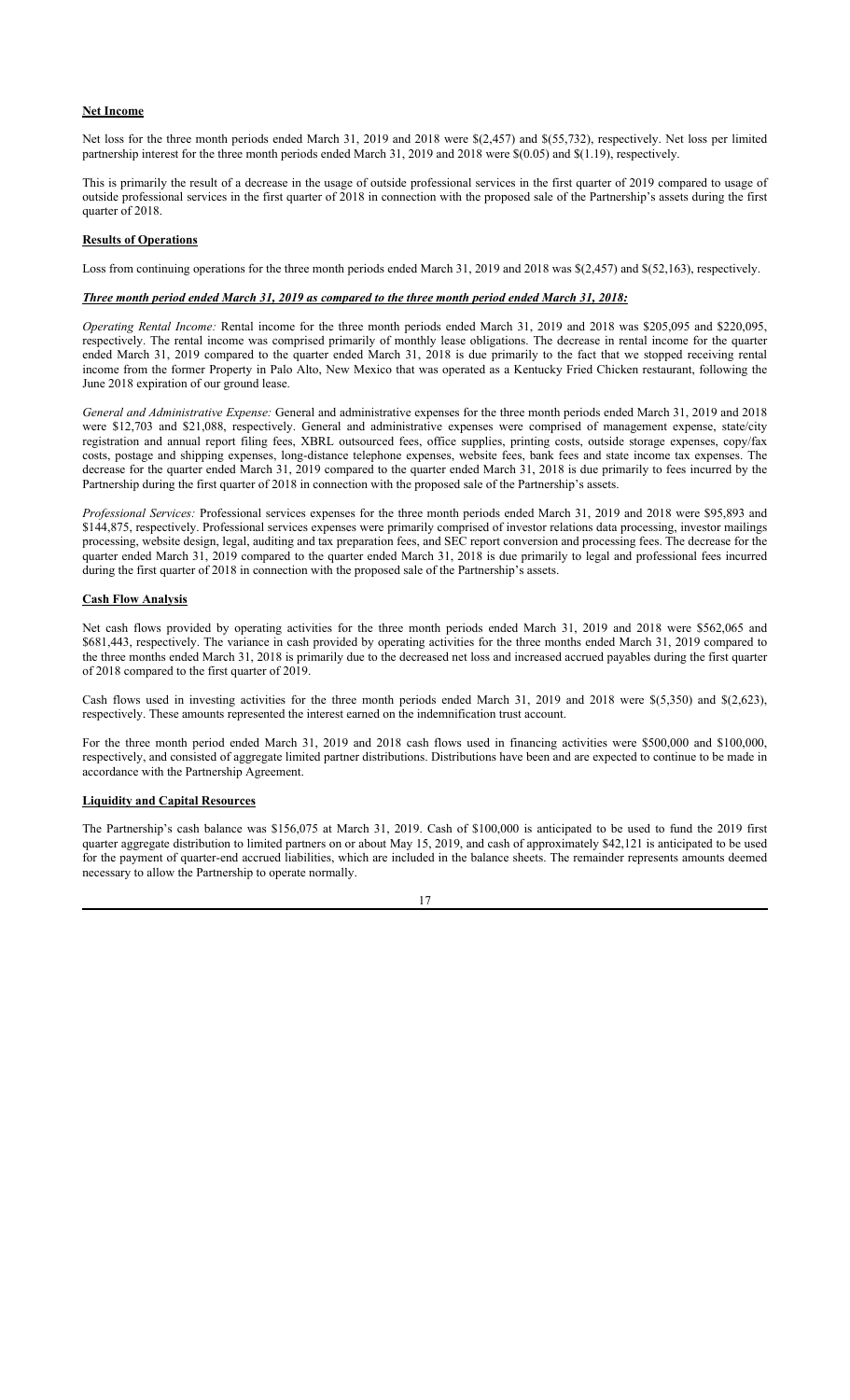The Partnership's principal demands for liquidity historically have been, and are expected to continue to be, for the payment of operating expenses and distributions. Management anticipates that cash generated through the operations of the Properties and potential sales of Properties will primarily provide the sources for future Partnership liquidity and limited partner distributions of cash flows from operations. The Partnership is in competition with sellers of similar properties to locate suitable purchasers for its Properties. The two primary liquidity risks in the absence of mortgage debt with respect to the on-going operations of the Properties are the Partnership's inability to collect rent receivables and near-term or chronic property vacancies. The amount of cash to be distributed to our limited partners is determined by the General Partner and is dependent on a number of factors, including funds available for payment of distributions, capital expenditures, and taxable income recognition matching, which is primarily attributable to percentage rents and property sales.

As of March 31, 2019, the current ten Properties were leased 100%. In addition, the Partnership collected 100% of its base rent that was owing from current operating tenants for the period ended March 31, 2019 and the fiscal year ended December 31, 2018, which we believe is a good indication of overall tenant quality and stability.

There are no leases set to expire in 2019. However, per the terms of the First Amendment to lease dated January 15, 2019, the rent for the Martinez, GA Property is abated for the first twelve months of the lease, and rent is expected to commence in May 2020. Further, although the new Wendy's at the Peach Orchard Road Property is expected to be open by May 2019, and the Partnership had negotiated for a continuation of fixed rent throughout the closed period, the Partnership is projected to lose significant percentage rents from this tenant in 2019 (approximately \$60,000).

Eight of the ten Properties are operated as Wendy's fast food restaurants and are franchises of the international Wendy's Company. Operating base rents from these eight leases comprised approximately 80% of the total 2018 operating base rents included in operating rental income of the Partnership. During the year ended December 31, 2018, additional percentage rents totaled \$528,372, all of which were unbilled and were accrued in relation to the Properties operated as Wendy's restaurants. Therefore, during 2018, the Partnership generated approximately 87% of its total operating revenues from those eight Properties. As of March 31, 2019, the eight Properties operated as Wendy's restaurants exceeded 80% of the Partnership's total Properties, both by asset value and number.

Since more than 80% of the Properties, both by historical asset value and number, are leased to Wendy's franchises, the financial status of the three tenants may be considered material to investors. At the request of the Partnership, Wendgusta, Wendcharles I and Wendcharles II provided the Partnership with a copy of their reviewed financial statements for the fiscal years ended December 30, 2018 and December 31, 2017. Those reviewed financial statements prepared by Wendgusta's, Wendcharles I's and Wendcharles II's accountants are attached as Exhibits 99.0, 99.1 and 99.2, respectively, to the Partnership's December 31, 2018 Annual Report on Form 10-K, filed with the SEC on April 1, 2019. The Partnership has no rights to audit or review Wendgusta's, Wendcharles I's or Wendcharles II's financial statements and the Partnership's independent registered public accounting firm has not audited or reviewed the financial statements received from Wendgusta, Wendcharles I or Wencharles II.

#### **Disposition Policies**

In deciding whether to sell a Property, the General Partner considers factors such as potential capital appreciation or depreciation, market and economic conditions and the general strength of the real estate market, cash flow and federal income tax considerations, including possible adverse federal income tax consequences to the limited partners. The General Partner may exercise its discretion as to whether and when to sell a Property, and there is no obligation to sell any of the Properties at any particular time, except upon Partnership dissolution currently scheduled for November 30, 2020 pursuant to the Partnership Agreement.

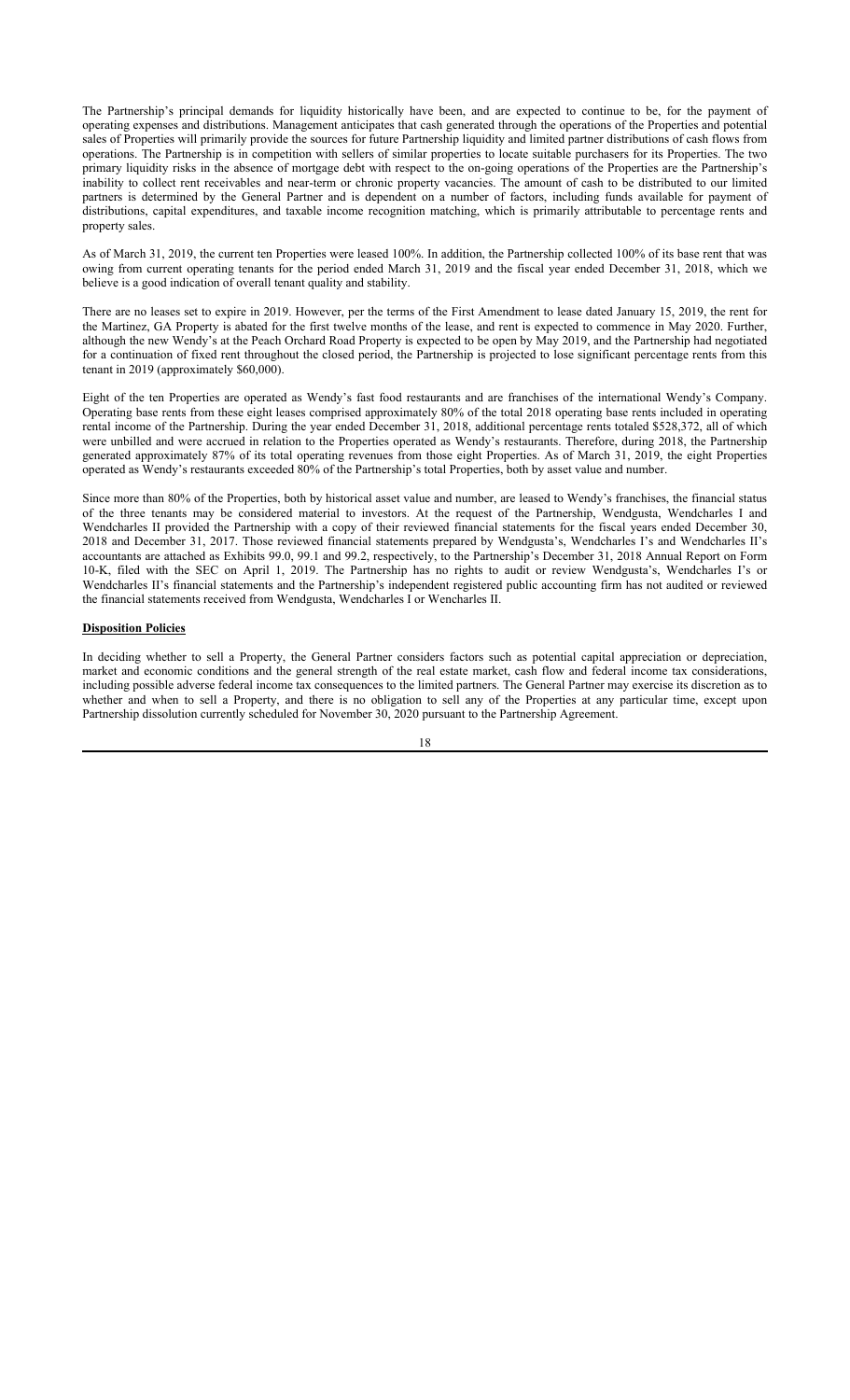#### **Item 3. Quantitative and Qualitative Disclosure About Market Risk**

As a smaller reporting company, the Partnership is not required to provide the information required by Item 305 of Regulation S-K.

#### **Item 4. Controls and Procedures**

#### *Controls and Procedures*:

As of March 31, 2019 the Partnership's management, including the persons performing the functions of the Partnership's principal executive officer and principal financial officer, have concluded that the Partnership's disclosure controls and procedures (as defined in Rules 13a-15(e) and 15d-15(e) under the Exchange Act) as of the end of the period covered by this report were effective based on the evaluation of these controls and procedures as required by paragraph (b) of Rule 13a-15 or Rule 15d-15 under the Exchange Act.

#### *Changes in Internal Control over Financial Reporting*:

There has been no change in the Partnership's internal control over financial reporting (as such term is defined in Rules 13a-15(f) and 15d-15(f) under the Exchange Act) that occurred during the fiscal quarter ending March 31, 2019 that has materially affected, or is reasonably likely to materially affect, the Partnership's internal control over financial reporting.

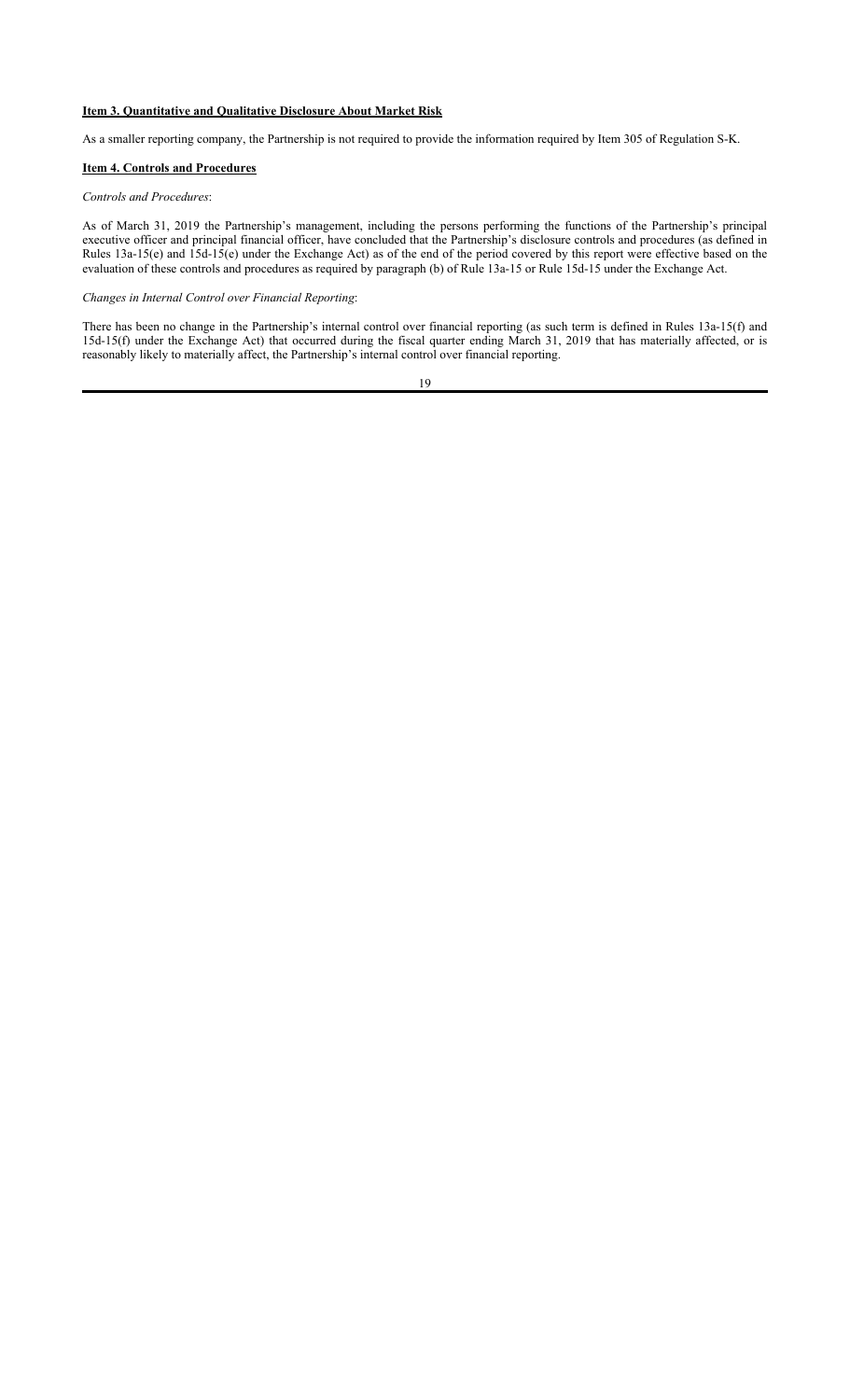#### **PART II - OTHER INFORMATION**

### **Item 1. Legal Proceedings**

As of the date of this report there are no material pending legal proceedings to which the Partnership is a party.

### **Item 1A. Risk Factors**

Not Applicable.

**Item 2. Unregistered Sales of Equity Securities and Use of Proceeds**

None.

#### **Item 3. Defaults Upon Senior Securities**

None.

#### **Item 4. Mine Safety Disclosures**

Not applicable.

#### **Item 5. Other Information**

None.

### **Item 6. Exhibits**

- (a) Listing of Exhibits
	- 3.1 Certificate of Limited Partnership dated November 20, 1987, filed as Exhibit 3.7 to the Partnership's Annual Report on Form 10-K filed March 22, 2013, Commission File 0-17686, and incorporated herein by reference.
	- 4.1 Agreement of Limited Partnership dated as of November 20, 1987, amended as of November 25, 1987, and February 20, 1988, filed as Exhibit 3A to Amendment No. 1 to the Partnership's Registration Statement on Form S-11 as filed on February 22, 1988, and incorporated herein by reference.
	- 4.2 Amendments to Amended Agreement of Limited Partnership dated as of June 21, 1988, included as part of Supplement dated August 15, 1988, filed under Rule  $424(b)(3)$ , Commission File 0-17686, and incorporated herein by reference.
	- 4.3. Amendment to Amended Agreement of Limited Partnership dated as of February 8, 1993, filed as Exhibit 3.3 to the Partnership's Annual Report on Form10-K for the year ended December 31, 1992, Commission File 0-17686, and incorporated herein by reference.
	- 4.4 Amendment to Amended Agreement of Limited Partnership dated as of May 26, 1993, filed as Exhibit 3.4 to the Partnership's Annual Report on Form10-K for the year ended December 31, 1993, Commission File 0-17686, and incorporated herein by reference.
	- 4.5 Amendment to Amended Agreement of Limited Partnership dated as of June 30, 1994, filed as Exhibit 3.5 to the Partnership's Annual Report on Form 10-K for the year ended December 31, 1994, Commission File 0-17686, and incorporated herein by reference.
	- 4.6 Amendment to Amended Agreement of Limited Partnership dated as of November 9, 2009, filed as Exhibit 4.1 to the Partnership's Quarterly Report on Form 10-Q filed November 12, 2009, Commission File 0-17686, and incorporated herein by reference.
	- 31.1 SOX 302 Certification
	- 31.2 SOX 302 Certification
	- 32.1 Certification of Periodic Financial Report Pursuant to 18 U.S.C. Section 1350.
	- 99.1 Correspondence to the Limited Partners, scheduled to be mailed on or about May 15, 2019, regarding the first quarter of 2019 distribution.
	- 101 The following materials from the Partnership's Quarterly Report on Form 10-Q for the quarter ended, formatted in XBRL (Extensible Business Reporting Language): (i) Unaudited Condensed Balance Sheets at March 31, 2019 and December 31, 2018, (ii) Unaudited Condensed Statements of Income (Loss) for the three month periods ended March 31, 2019 and 2018, (iii) Unaudited Condensed Statements of Cash Flows for the three month periods ended March 31, 2019 and 2018, (iv) Unaudited Condensed Statements of Partners' Capital for the three month periods ended March 31, 2019 and 2018, and (v) Notes to the Unaudited Condensed Financial Statements.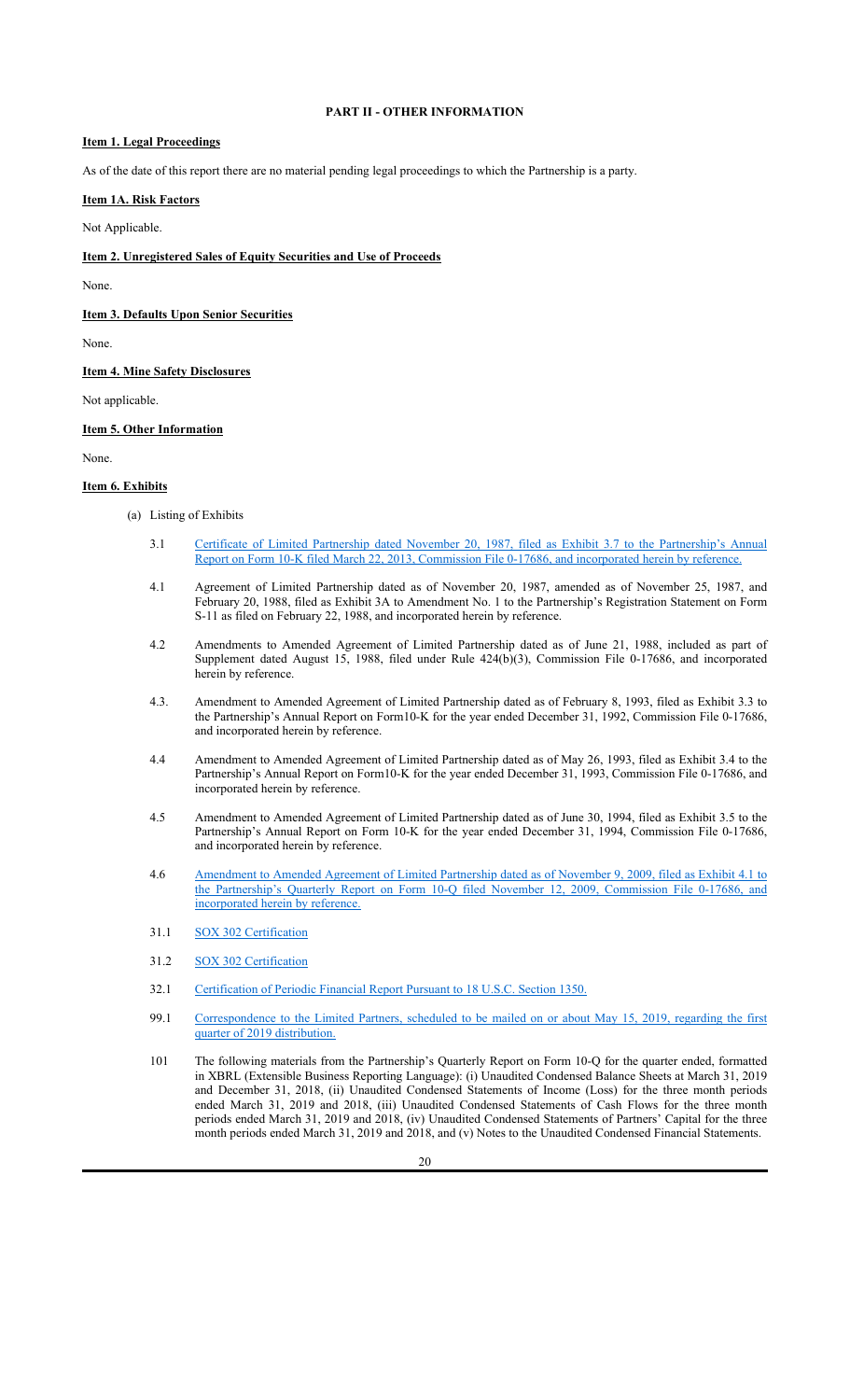# **SIGNATURES**

Pursuant to the requirements of the Securities Exchange Act of 1934, the Registrant has duly caused this report to be signed on its behalf by the undersigned, thereunto duly authorized.

# **DIVALL INSURED INCOME PROPERTIES 2 LIMITED PARTNERSHIP**

By: */s/Lynette L. DeRose* Lynette L. DeRose (Chief Financial Officer and Duly Authorized Officer of the Partnership)

Date: May 14, 2019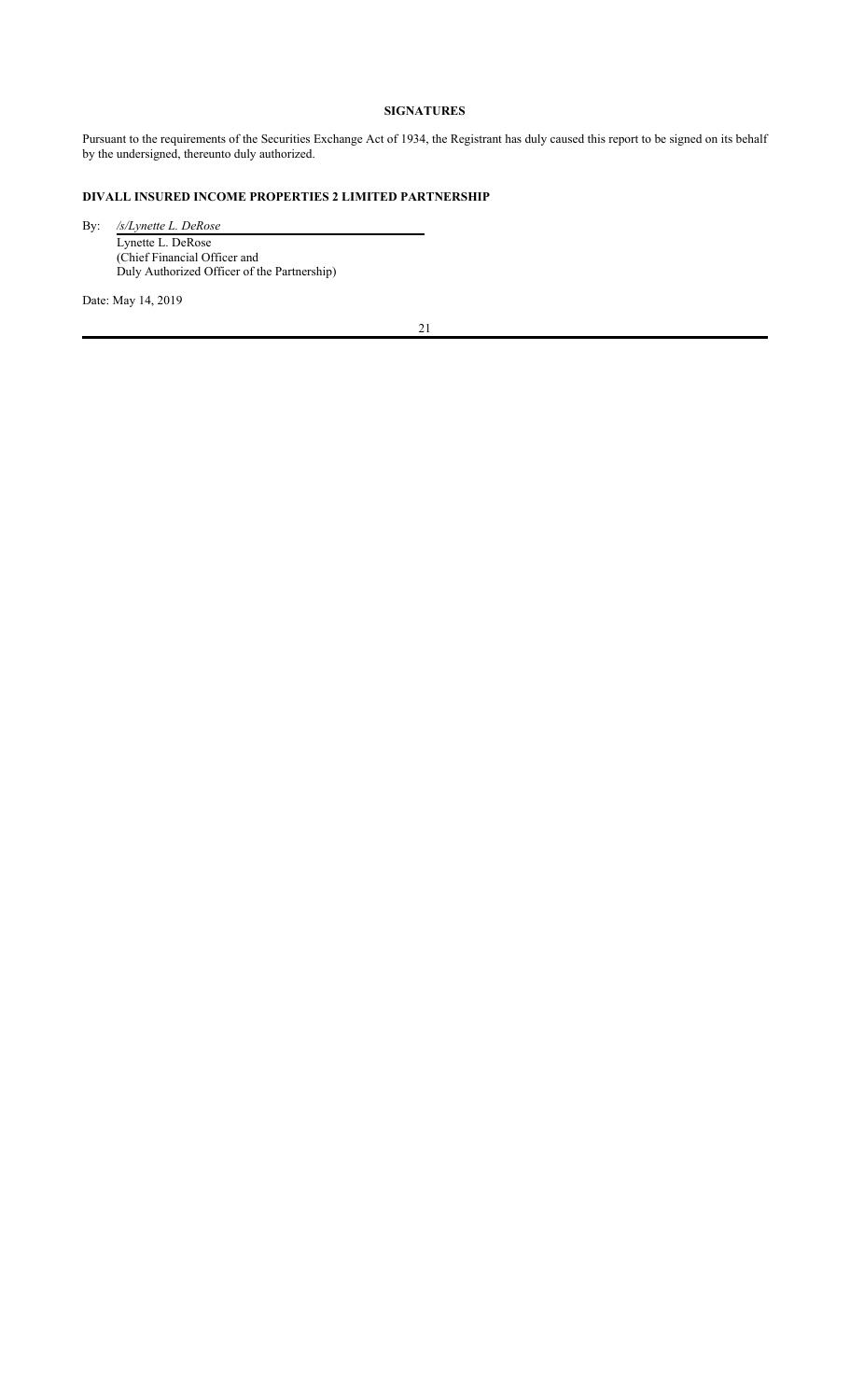#### **Exhibit 31.1**

#### **DIVALL INSURED INCOME PROPERTIES 2 LIMITED PARTNERSHIP**

#### **CERTIFICATIONS**

I, Lynette L. DeRose, certify that:

- 1. I have reviewed this quarterly report on Form 10-Q of DiVall Insured Income Properties 2 Limited Partnership;
- 2. Based on my knowledge, this quarterly report does not contain any untrue statement of a material fact or omit to state a material fact necessary to make the statements made, in light of the circumstances under which such statements were made, not misleading with respect to the period covered by this report;
- 3. Based on my knowledge, the financial statements, and other financial information included in this report, fairly present in all material respects the financial condition, results of operations and cash flows of the registrant as of, and for, the periods presented in this report;
- 4. The Registrant's other certifying officer and I are responsible for establishing and maintaining disclosure controls and procedures (as defined in Exchange Act Rules 13a-15(e) and 15d-15(e)) and internal control over financial reporting (as defined in Exchange Act Rules 13a-15(f) and 15d-15(f)) for the registrant and have:
	- a) Designed such disclosure controls and procedures, or caused such disclosure controls and procedures to be designed under our supervision**,** to ensure that material information relating to the registrant, including its consolidated subsidiaries, is made known to us by others within those entities, particularly during the period in which this report is being prepared;
	- b) Designed such internal control over financial reporting, or caused such internal control over financial reporting to be designed under our supervision, to provide reasonable assurance regarding the reliability of financial reporting and the preparation of financial statements for external purposes in accordance with generally accepted accounting principles;
	- c) Evaluated the effectiveness of the registrant's disclosure controls and procedures and presented in this report our conclusions about the effectiveness of the disclosure controls and procedures, as of the end of the period covered by this report based on such evaluation; and
	- d) Disclosed in this report any change in the registrant's internal control over financial reporting that occurred during the registrant's most recent fiscal quarter (the registrant's fourth fiscal quarter in the case of an annual report) that has materially affected, or is reasonably likely to materially affect, the registrant's internal control over financial reporting; and
- 5. The registrant's other certifying officer and I have disclosed, based on our most recent evaluation of internal control over financial reporting, to the registrant's auditors and the audit committee of the registrant's board of directors (or persons performing the equivalent functions):
	- a) All significant deficiencies and material weaknesses in the design or operation of internal control over financial reporting which are reasonably likely to adversely affect the registrant's ability to record, process, summarize and report financial information; and
	- b) Any fraud, whether or not material, that involves management or other employees who have a significant role in the registrant's internal control over financial reporting.

Dated: May 14, 2019 **By:** */s/ Lynette L. DeRose* 

Chief Financial Officer of the Partnership (principal financial officer of the registrant)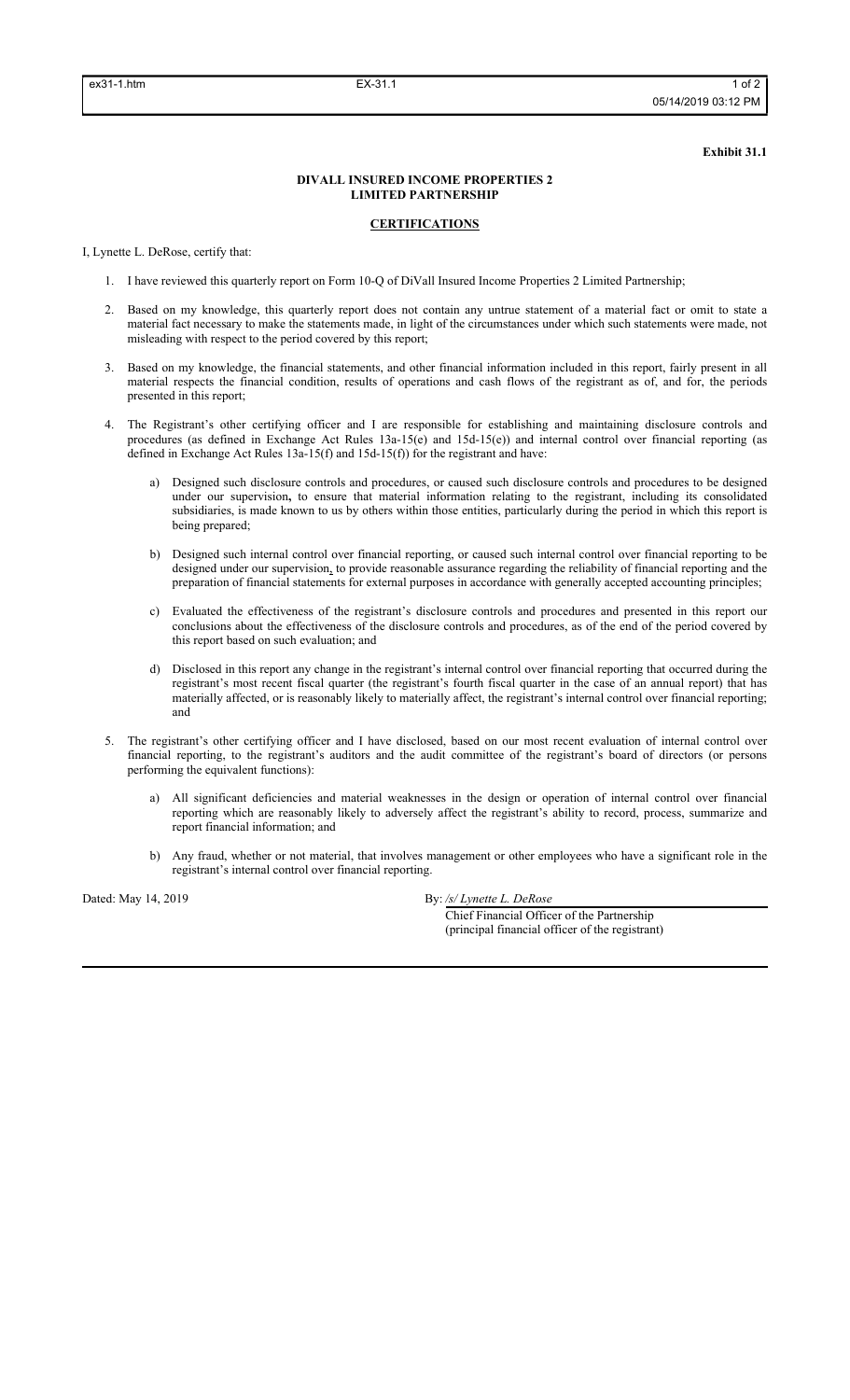#### **Exhibit 31.2**

#### **DIVALL INSURED INCOME PROPERTIES 2 LIMITED PARTNERSHIP**

#### **CERTIFICATIONS**

I, Bruce A. Provo, certify that:

- 1. I have reviewed this quarterly report on Form 10-Q of DiVall Insured Income Properties 2 Limited Partnership;
- 2. Based on my knowledge, this quarterly report does not contain any untrue statement of a material fact or omit to state a material fact necessary to make the statements made, in light of the circumstances under which such statements were made, not misleading with respect to the period covered by this report;
- 3. Based on my knowledge, the financial statements, and other financial information included in this report, fairly present in all material respects the financial condition, results of operations and cash flows of the registrant as of, and for, the periods presented in this report;
- 4. The Registrant's other certifying officer and I are responsible for establishing and maintaining disclosure controls and procedures (as defined in Exchange Act Rules 13a-15(e) and 15d-15(e)) and internal control over financial reporting (as defined in Exchange Act Rules 13a-15(f) and 15d-15(f)) for the registrant and have:
	- a) Designed such disclosure controls and procedures, or caused such disclosure controls and procedures to be designed under our supervision**,** to ensure that material information relating to the registrant, including its consolidated subsidiaries, is made known to us by others within those entities, particularly during the period in which this report is being prepared;
	- b) Designed such internal control over financial reporting, or caused such internal control over financial reporting to be designed under our supervision, to provide reasonable assurance regarding the reliability of financial reporting and the preparation of financial statements for external purposes in accordance with generally accepted accounting principles;
	- c) Evaluated the effectiveness of the registrant's disclosure controls and procedures and presented in this report our conclusions about the effectiveness of the disclosure controls and procedures, as of the end of the period covered by this report based on such evaluation; and
	- d) Disclosed in this report any change in the registrant's internal control over financial reporting that occurred during the registrant's most recent fiscal quarter (the registrant's fourth fiscal quarter in the case of an annual report) that has materially affected, or is reasonably likely to materially affect, the registrant's internal control over financial reporting; and
- 5. The registrant's other certifying officer and I have disclosed, based on our most recent evaluation of internal control over financial reporting, to the registrant's auditors and the audit committee of the registrant's board of directors (or persons performing the equivalent functions):
	- a) All significant deficiencies and material weaknesses in the design or operation of internal control over financial reporting which are reasonably likely to adversely affect the registrant's ability to record, process, summarize and report financial information; and
	- b) Any fraud, whether or not material, that involves management or other employees who have a significant role in the registrant's internal control over financial reporting.

Dated: May 14, 2019 **By:** */s/ Bruce A. Provo* 

President, and Chief Executive Officer of The Provo Group, Inc., the General Partner of the Partnership (principal executive officer of the registrant)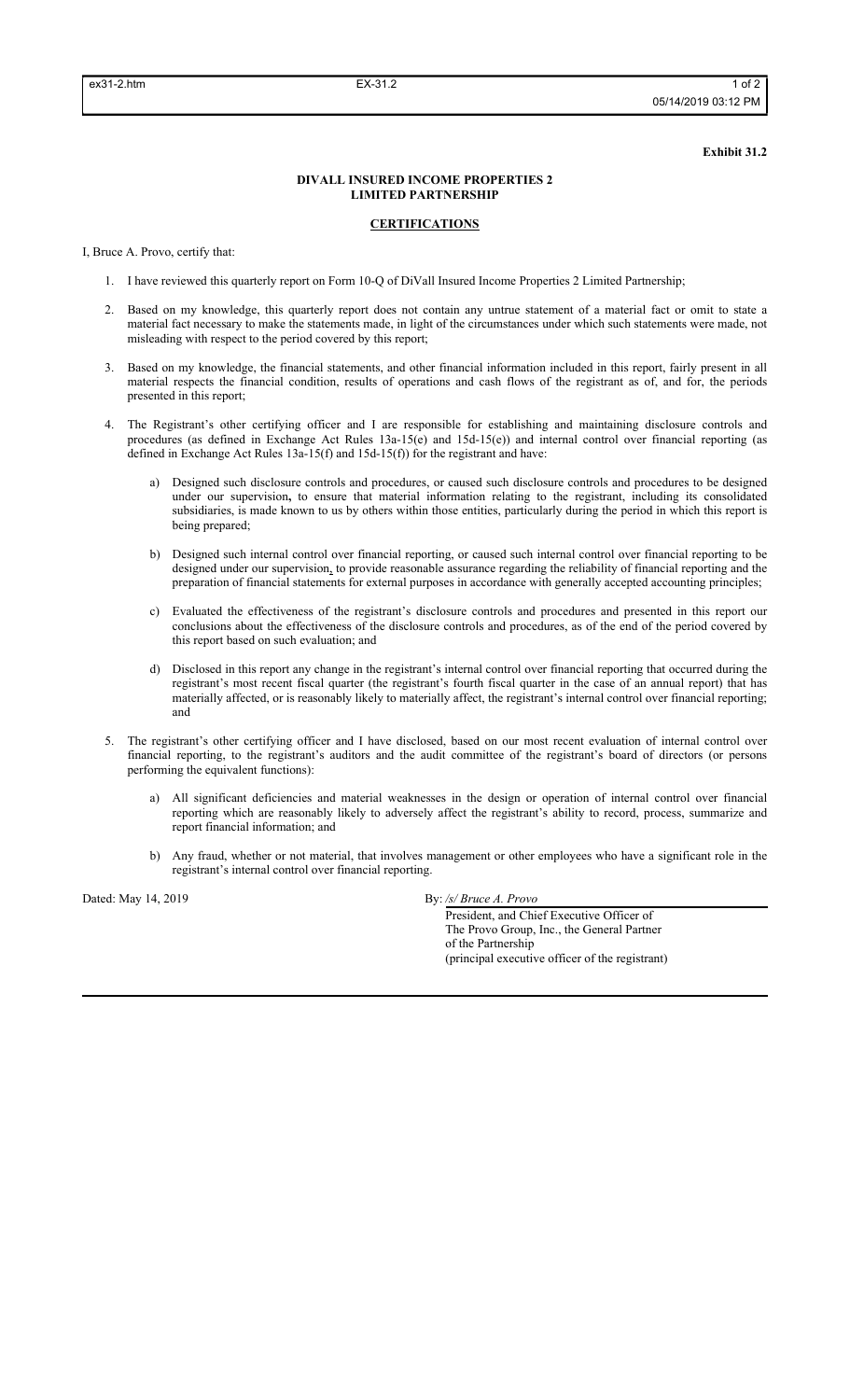**Exhibit 32.1**

#### **DIVALL INSURED INCOME PROPERTIES 2 LIMITED PARTNERSHIP**

#### **Certification of Periodic Financial Report Pursuant to 18 U.S.C. Section 1350**

Pursuant to 18 U.S.C. Section 1350, as adopted pursuant to Section 906 of the Sarbanes-Oxley Act of 2002, the undersigned principal executive officer and principal financial officer of DiVall Insured Income Properties 2 Limited Partnership (the "Company") certify that this Quarterly Report on Form 10-Q of the Company for the period ended March 31, 2019 fully complies with the requirements of Section 13(a) or 15(d) of the Securities Exchange Act of 1934 and that information contained in the report fairly presents, in all material respects, the financial condition and results of operations of the Company.

Dated: May 14, 2019 By: */s/ Lynette L. DeRose*

Chief Financial Officer of the Partnership (principal financial officer of the registrant)

By: */s/ Bruce A. Provo*

President, and Chief Executive Officer of The Provo Group, Inc., the General Partner of the Partnership (principal executive officer of the registrant)

This certification is made solely for the purpose of 18 U.S.C. Section 1350, subject to the knowledge standard contained therein, and not for any other purpose.